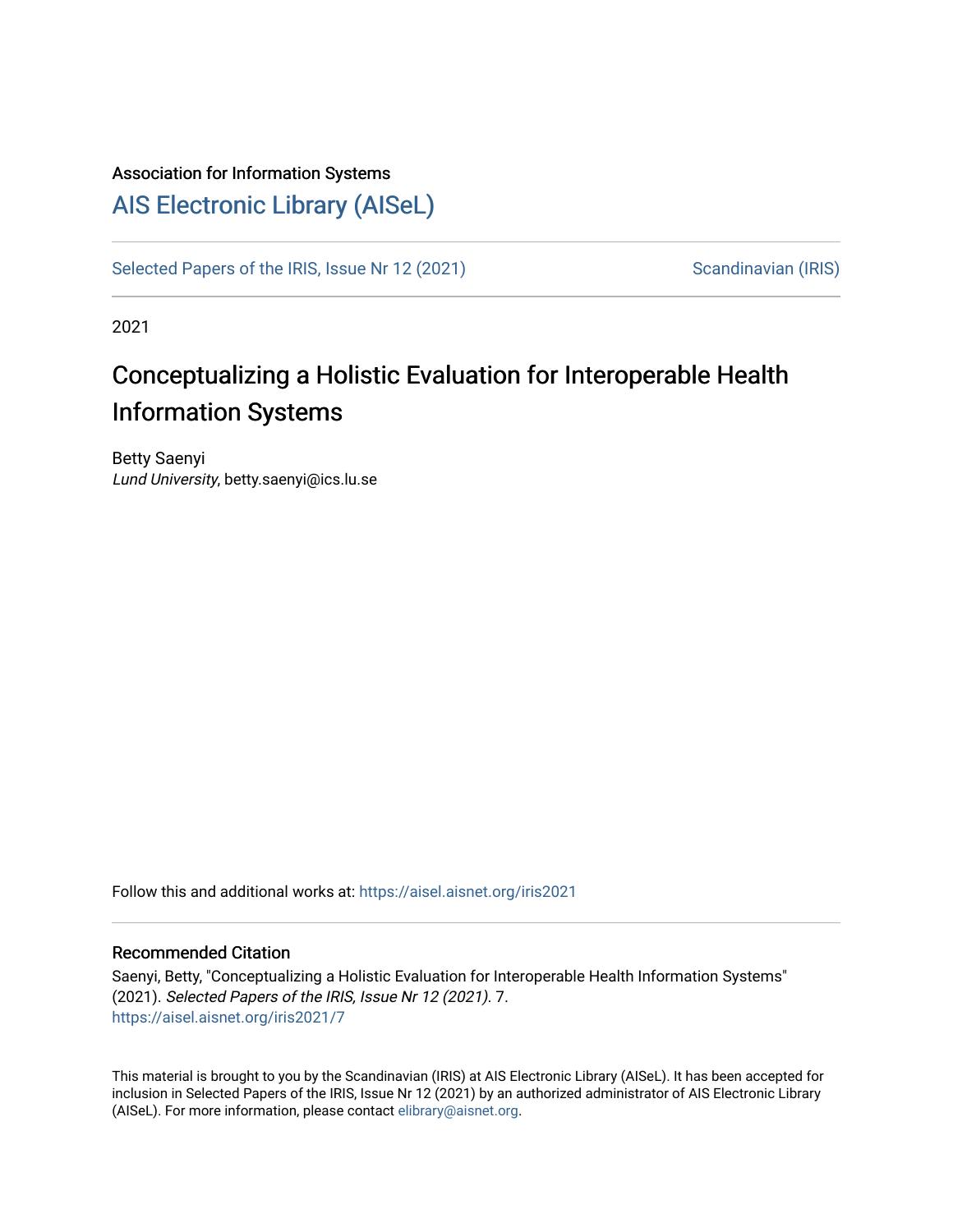## **CONCEPTUALIZING A HOLISTIC EVALUATION FOR INTEROPERABLE HEALTH INFORMATION SYSTEMS**

#### *Research paper*

Saenyi, Betty, Lund University, Lund, Sweden, betty.saenyi@ics.lu.se

### **Abstract**

*Evaluation of information systems is crucial in solving challenges, informing policy and measuring return on investments in information systems. This paper carries out a systematic literature review in the evaluation of interoperability in health information systems and utilizes the parsimonious Delone and Mclean Success Model to present its findings. Key among the evaluation measures identified were standardization, scalability, security and privacy, data consistency, Vendor support, system efficiency and quality of care. The review further identified organizational interoperability as an area that has been understudied by evaluation studies and therefore calls for more research in areas like organizational structure, leadership support and politics. This paper contributes to both research and practice by identifying areas and measures to be adopted while carrying out evaluation of interoperable health information systems.*

*Keywords: Health information systems, Interoperability, Evaluation, Success.*

### **1 Introduction**

Health information systems (HIS) have increasingly been adopted with the goal of improving quality of care through use of health data (Gheorghiu & Hagens, 2016). This upsurge of e-health technologies in different information systems, applications, and devices show key transformations happening in healthcare (Gay & Leijdekkers, 2015). As a result, organisations are now attempting to improve health outcomes through harnessing of data accumulated from these technologies (Baseman et al., 2017). Despite continuous efforts to improve healthcare with the use of technology, unfortunately, many of such e-health systems are not interoperable meaning they cannot exchange information as seamlessly and efficiently as desired, which has posed a great problem for these organisations (van Velsen et al., 2016). Consequently, efforts are being put into creating interoperable systems today that do not only accentuate the potential of e-health systems but also lead to secondary use of data accumulated from such systems in research, teaching, and managing healthcare where powerful data analytics are carried out (EHealthNetworkMWPsub-group, 2017).

The developments witnessed so far, however, have not been without challenges. A report by the EU eHealthStakeholderGroup (2014) pointed out that achieving interoperability in healthcare information systems is a complex venture that is yet to be fully actualized. In advanced technological countries, such as Sweden, Lövström (2019) states that interoperability is only "halfway there". In the United states, Holmgren and Ford (2018) point out that efforts to promote interoperability and data sharing in Electronic Health Records (EHR) have been unsuccessful. But just how is success for such interoperability ventures measured?

Early reviews of evaluation studies for health information systems by Van der Loo et al. (1995) and Urbach et al. (2009) concluded that it was a daunting task to carry out evaluation for such systems. This is because the systems were so varied that evaluation measures and methods were dependent on the characteristics of specific systems under review. To this day, both researchers and practitioners continue to face the difficult task of evaluating success of information systems (DeLone & McLean, 2016;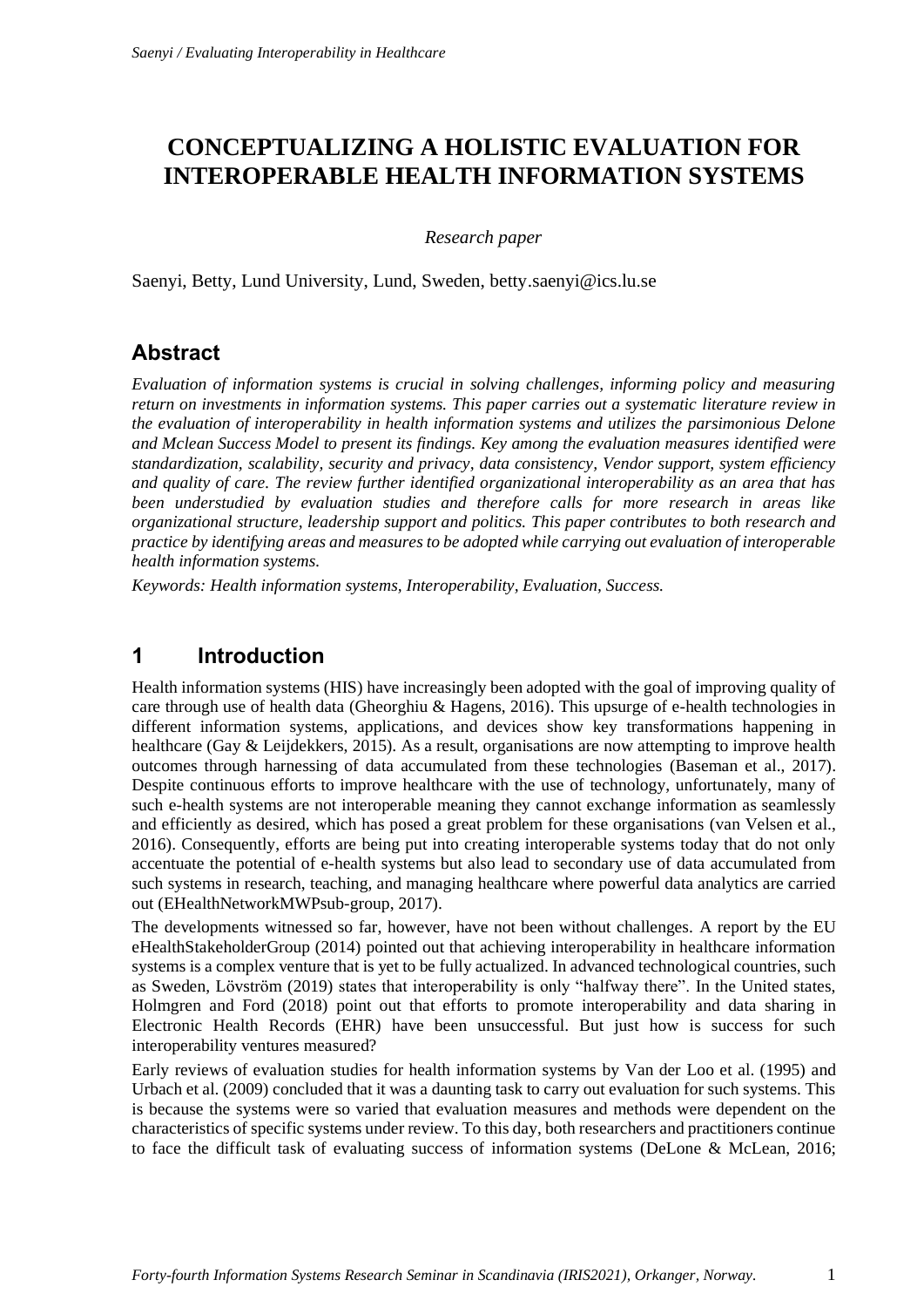Teixeira et al., 2017) much less for specific aspects like interoperability. On the other hand, given that HIS promises to improve both individual and population health outcomes, evaluation is of utmost necessity as it ensures that use of these systems yields optimal results and, in some cases, identifies unexpected outcomes (Rigby et al., 2009).

With recent research in healthcare information systems being focused on achieving interoperability (Durneva et al., 2020), the objective of this paper is to present a systematic literature review on understanding the impact of interoperability in HIS, particularly focusing on critical elements that are used to measure its success. The review has potential implications in influencing both practitioners and researchers to find better means of evaluating success for healthcare interoperability projects. The Delone and McLean (2003) success model shows a theoretical potential as an organizing framework for this study and shall further be evaluated for the specific metrics applied in interoperable HIS. This is particularly important because DeLone and McLean (2016) point out that the model is naturally dependent on the nature of the system and the organization under review, hence measurement metrics differ from one system to another.

Therefore, the research question to be investigated in this paper is: *What metrics identified from existing research can be considered for the holistic evaluation of success in Interoperable Health information systems?*

This paper is structured as follows; a theoretical background is presented to capture the basis of what interoperability is along with its definition. This also lays the foundation to adapt the DeLone and McLean model. Then, methodological steps are introduced that give a description on how the literature review took place with a presentation of the findings. A discussion and implications are then highlighted, followed by conclusions and ideas for future work.

## **2 Theoretical Background**

#### **2.1 Defining Interoperability**

The definition of interoperability has notably evolved over time. Earlier definitions focused on the technical aspects of information systems while recent definitions have been inclusive of the other aspects of interoperability and its outcome. For instance, in 2004, the European interoperability Framework (EIF) defined interoperability as *"the capability of two or more hardware devices or two or more software routines to work together"(CompTIA, 2004).* Their definition has changed over time, and in 2017, the same commission defined it as *"the ability of organisations to interact towards mutually beneficial goals, involving the sharing of information and knowledge between these organisations, through the business processes they support, by means of the exchange of data between their ICT systems"(newE*IF, 2017)*.* Clearly, there has been a shift into viewing interoperability as a complex venture that does not solely rely on the technical functions but business functions as well.

For the context of HIS, this paper shall adopt the definition by the Healthcare Information and Management Systems Society (HIMSS), which defines interoperability as the capability of information systems across organizational and regional boundaries to exchange and integrate data with the goal of providing convenient portability of information to optimize health outcomes across the globe (HIMSS, 2020).

The new European interoperability framework (newEIF, 2017) which was developed to comprehensively address the challenges faced in achieving interoperable systems within the EU public sector defines four layers on which interoperability has to happen. The framework acknowledges that all four layers are integral in fully achieving interoperability. They are described in table 1 below.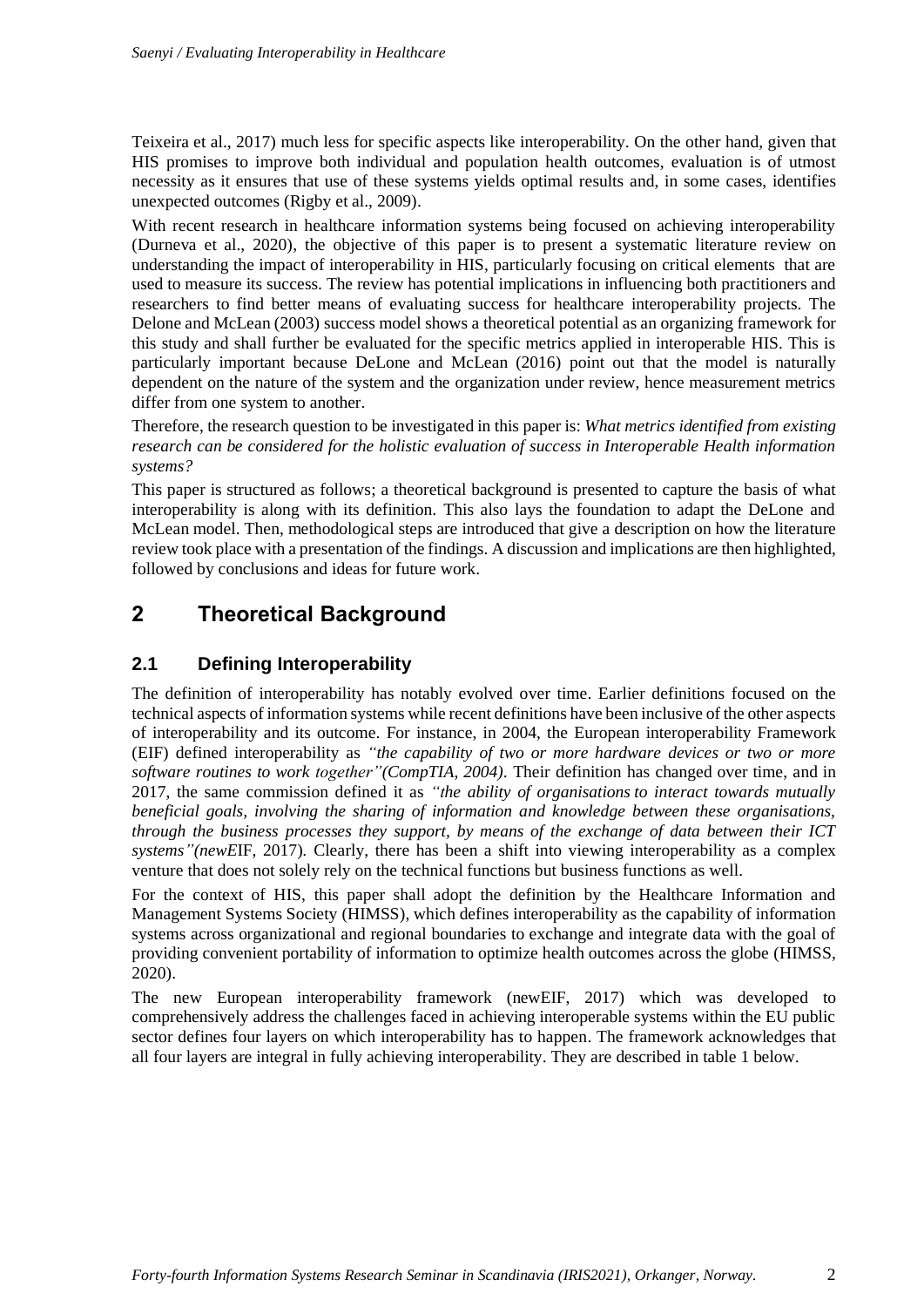| No.            | <b>Interoperability Layer</b>      | <b>Description</b>                                                                                                                                                                                                                                                                                                                                                                                                                                                                                                                 |
|----------------|------------------------------------|------------------------------------------------------------------------------------------------------------------------------------------------------------------------------------------------------------------------------------------------------------------------------------------------------------------------------------------------------------------------------------------------------------------------------------------------------------------------------------------------------------------------------------|
| 1              | Legal<br>interoperability          | Achieved when organizations working under different legal<br>jurisdictions, policies and strategies are able to collaborate. In such<br>situations, care has to be taken to ensure that existing legislations are<br>not contradicted and sometimes, new legislations are required to deal<br>with the differences.                                                                                                                                                                                                                |
| $\overline{2}$ | Organizational<br>interoperability | Achieved when organizations align their business processes,<br>obligations and expectations to realize goals that are mutually<br>beneficial and commonly agreed upon. This means that business<br>processes should be properly documented, integrated and relevant<br>information passed on to stakeholders. Organizational interoperability<br>also ensures that the requirements of the users are met by easing access<br>to the services and making them easily identifiable and user centric.                                 |
| $\overline{3}$ | Semantic<br>interoperability       | Achieved when the exact format and meaning of data exchanged is<br>preserved and understood by all the exchange parties. In the newEIF<br>(2017), semantic interoperability covers both semantic and syntactic<br>aspects. Semantic aspect focuses on the meaning of data through<br>development of standard vocabularies to ensure data is well understood<br>as intended while syntactic interoperability focuses on the format of the<br>data exchanged in terms of grammar and format.                                         |
| $\overline{4}$ | Technical interoperability         | Achieved when different systems and infrastructures are able to<br>communicate. Its aspects include interface specifications,<br>interconnection services, data integration and presentation services and<br>security protocols. A major obstacle is pointed to be legacy systems<br>which were built from bottom -up to solve specific problems which has<br>led to the rise of systems fragmented in silos. Technical<br>interoperability can be attained through the use of widely accepted<br>formal technical specifications. |

*Table 1. Interoperability layers based on the new European interoperability framework.*

So, is success for HIS achieved only when the four layers of interoperability are achieved? Or how is it otherwise measured? The following section explores extant literature on success measurement for information systems and discusses the Delone and Mclean (D&M) IS success model that will be adopted by this review.

#### **2.2 Information systems success**

The increasing cases of highly publicised failures of large investment Information systems (IS) ventures brought up questions of success measurement in IS (Ballantine et al., 1996). A Survey carried out by Verner et al. (2006) showed that only 62% of IS projects in the USA were deemed successful. Wide world, there is a consensus that IT-related projects show unsatisfactory success rates and always bring less value than expected (Alter, 2013). There however exists no single definition of success for information systems, as success depends on the stakeholders in an organization(Urbach et al., 2009) and the type of system being evaluated (Seddon et al., 1999). In healthcare, information systems are mainly judged for their impact on patient care (Van Der Meijden et al., 2003).

Defining success in information systems has been a daunting challenge to both researchers and practitioners. In their review, Urbach et al. (2009) established that definitions were dependent on an author's perception; Bailey and Pearson (1983 ) defined success as "management's desire to improve productivity of the information systems", Byrd et al. (2006) defined it as the improvement of organizational performance brought about by lowered costs while Lucas (1978, p. 29) argued that success is the usefulness of a system. These authors however acknowledge that different stakeholders could have different interests in the same system and thus different perceptions of success. Taking this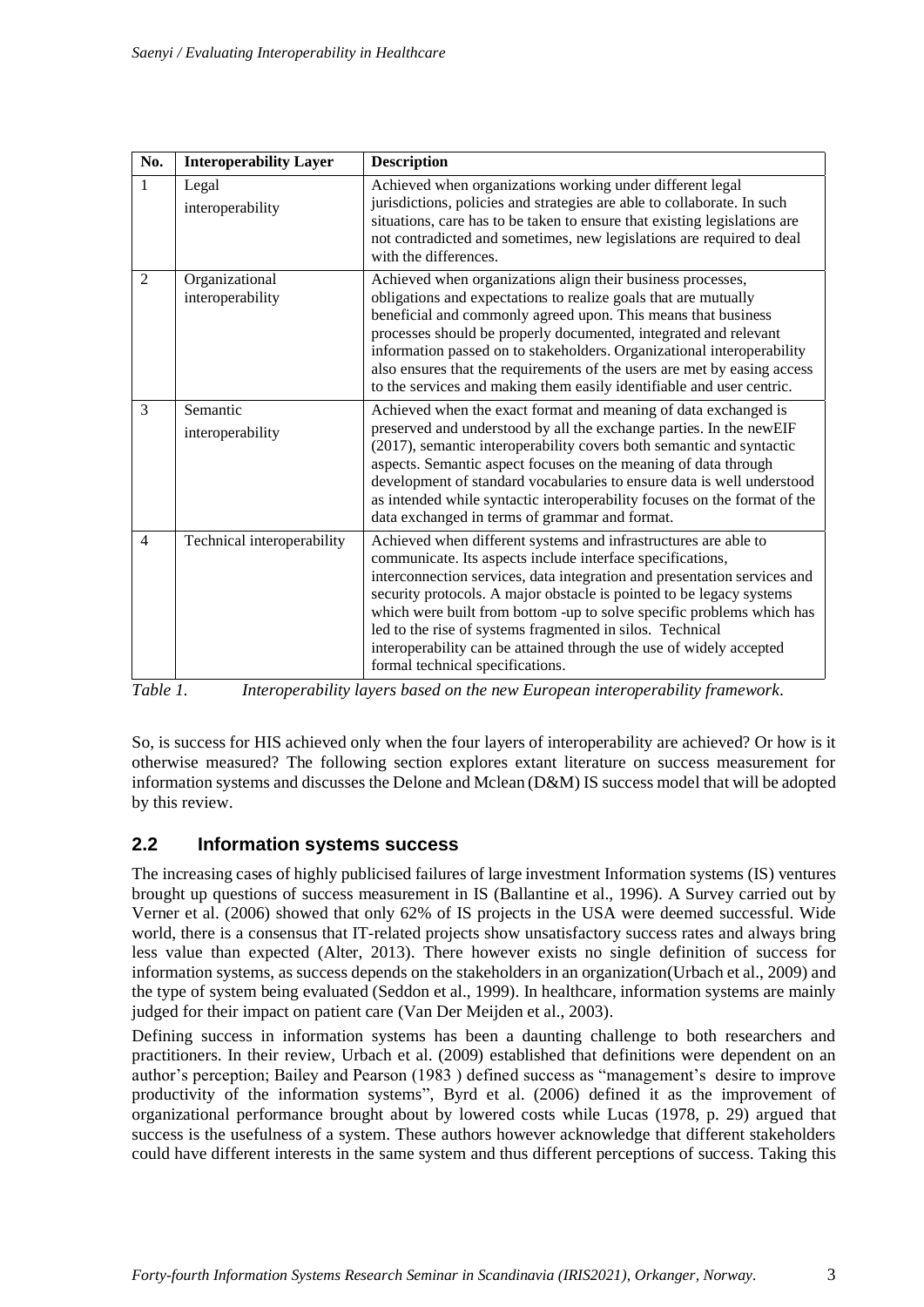into consideration, Kim et al. (2002) defines Information systems (IS) success as "a measure of the degree to which the person evaluating the system believes that the stakeholder is better off."

Increasing technological advancement in information systems makes their benefits more intangible and measures of their success become harder to establish (Finlay, 1993). With projects as complex as interoperability which requires different stakeholders, defining success even becomes harder. Sicotte and Paré (2010) likens interoperability projects to a puzzle whose pieces can be identified but has little to work with when piecing it together. However, several researchers have argued that the fundamental role of IT in organizations does not change and proposed methodologies for measuring success in Information systems (DeLone & McLean, 1992; Finlay, 1993; Seddon, 1997; Seddon et al., 1999; Delone & McLean, 2003; Davis, 1989). These models are based on the idea that success is not an arbitrary variable but dependent on key fundamentals like veracity, timeliness and usefulness.

While Delone and Mclean (2004) further argue that the laws of economics have not been rewritten and therefore measurement of success for information systems should hold across boundaries, this is not entirely true for health information systems as their objectives transcend over making profit. In proposing an evaluation framework for HIS, Yusof et al. (2006) further introduced the "concept of fit". Here they argued that human and organisational issues play a big role in the success of HIS and thus an evaluation model should fit both into stakeholder needs and organizational needs. O'leary et al. (2015) concurred with this but opted to propose an evaluation framework implemented through the perspectives of different stakeholders. Both frameworks are however, grounded in (Delone & McLean, 2003).

This study also predicates on the DeLone and Mclean (D&M) IS success model as the organising framework. The widely adopted and cited model is based on DeLone and McLean (1992), a study that sought to address the multi-dimensional nature of success by presenting a framework of six (6) interdependent constructs, "System Quality, Information Quality, Use, User Satisfaction, Individual Impact, and Organizational Impact".



*Figure 1. Adopted from (DeLone & McLean, 2016)*

After more than 285 published papers cited, assessed, criticised and validated the model, notably, (Seddon, 1997), it was subsequently revised by Delone and McLean (2003). The updated D&M IS success model shown in figure 1 above, brought in the key construct of service quality and merged the individual and organizational impact into Net impacts.

According to Delone and McLean (2003), the quality constructs of system, information and service are evaluated or controlled for separately as they influence the use and user satisfaction of the system, they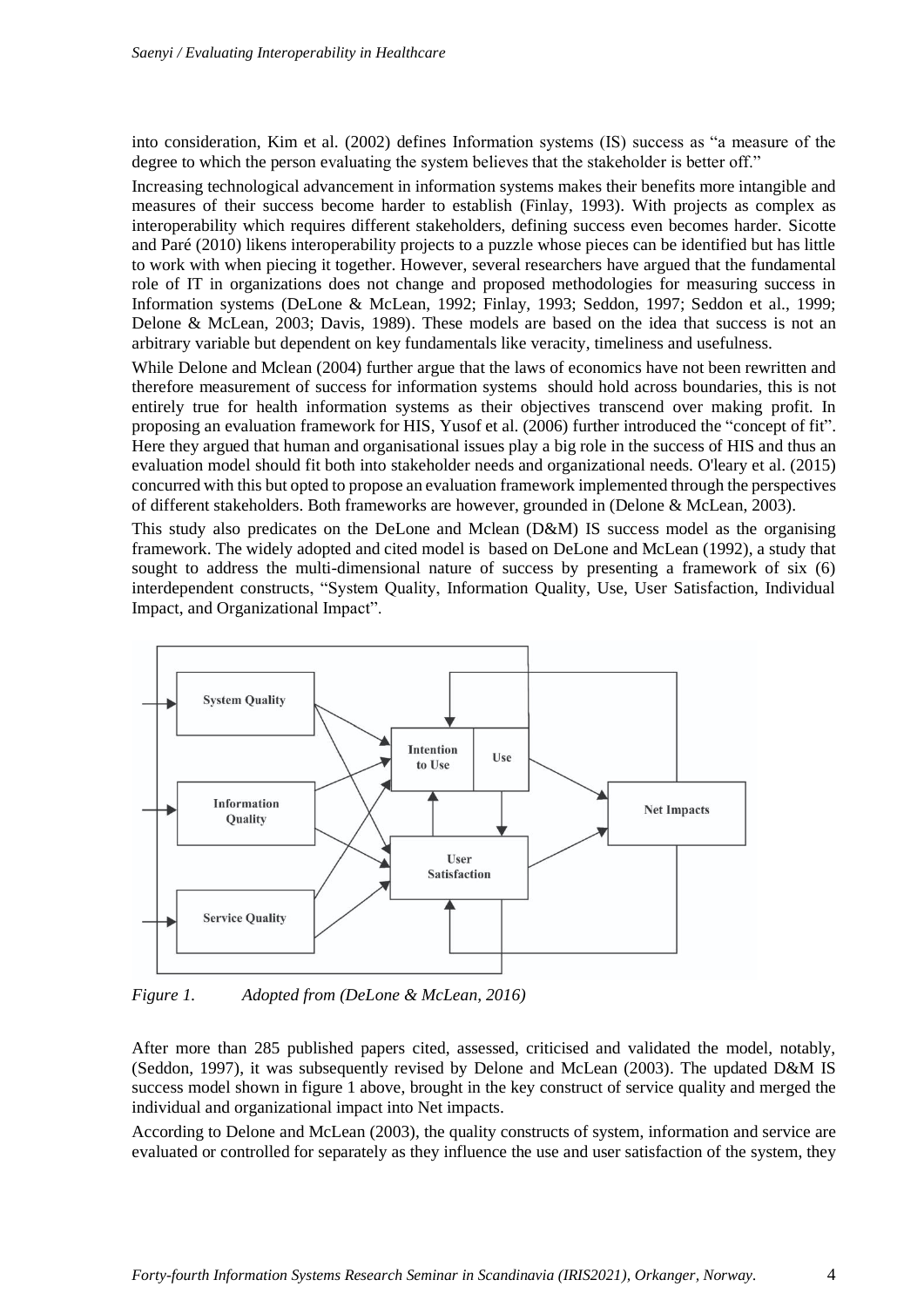further suggested the incorporation of " intention to use" as an alternative to "use" due to the different interpretations of the word use. Furthermore, they point out that "use" always comes before "user satisfaction" but that higher user satisfaction will also lead to greater use. Finally, as a result of the use and user satisfaction, net impacts will be realised.

For the purpose of this review, the constructs are defined in the healthcare context as follows;

- *1) System Quality—*features of an HIS that are desirable for effective information exchange. For instance, a system that is reliable, flexible, easy to learn and has good user experience design is desirable.
- *2) Information Quality--* characterized by the output of an HIS. Accurate, concise, complete, timely, relevant, and usable information is desirable.
- *3) Service Quality --* the quality of support and training given to users by the systems vendor or the IT support team.
- *4) Use—*the measure of the extent to which a system's capabilities are utilized by the intended users. It can also be evaluated as the "*Intention to use"* which determines factors for potential users to become actual users or by the "*nature of use"* which denotes the different ways in which a system is utilised
- *5) User Satisfaction—*the measure of the user's level of satisfaction with the system.
- *6) Net Impacts—*the measure of the degree of impact the information system has on all stakeholders, like health outcomes or cost savings.

Some studies on HIS interoperability have evaluated the relationship between some of these constructs. For instance, Daskalakis and Mantas (2008) evaluated the relationship between system quality and information quality with both and use and user satisfaction. On the other hand, other studies have focused on the levels of interoperability (technical and semantic) as evaluation metrics (Khennou et al., 2017). The two approaches, however, overlap in their evaluations. For instance, the system measure construct can be equated to the technical level of interoperability while information construct can be equated to the semantic level of interoperability. This study is aimed at aggregating metrics for the holistic evaluation of interoperable HIS.

### **3 Methodology**

The systematic literature review adopts the procedures by Wolfswinkel et al. (2017) and Webster and Watson (2002). Both these studies provide structured and easy to adopt guidelines for literature reviews in the IS field. With the goal of carrying out a developmental review, the study shall encompass a structured search strategy and adopt a concept-centric analysis grounded in previous research (Templier & Paré, 2015). As Webster and Watson (2002) point out, this does not only allow one to expound on previous research but also makes a chart for future research.

#### **3.1 Definition**

First, the criteria for inclusion and exclusion were defined. The fields of research were then identified, and appropriate sources determined. Lastly, specific terms of search were decided upon. Both empirical and conceptual studies from peer-reviewed journals were considered without a restriction on the search period. As HIS interoperability is an interdisciplinary topic that encompasses management in both health and information systems, top-tier journals from these fields were considered. First, the top six journals recommended by the Association for information systems (AIS) Special interest Group in Health (SIGHealth) were surveyed. This is because a field's major contributions are likely to be found in leading journals (Webster & Watson, 2002). The journals surveyed were: Journal of American Medical Informatics Association (JAMIA), International Journal of Medical Informatics (IJMI), Journal of Medical Internet Research (JMIR), Health Systems, BMC Medical Informatics and Decision Making and IEEE Journal on Biomedical and Health Informatics. A further search was then done on google scholar to capture eligible papers that had been identified from citations in the first search.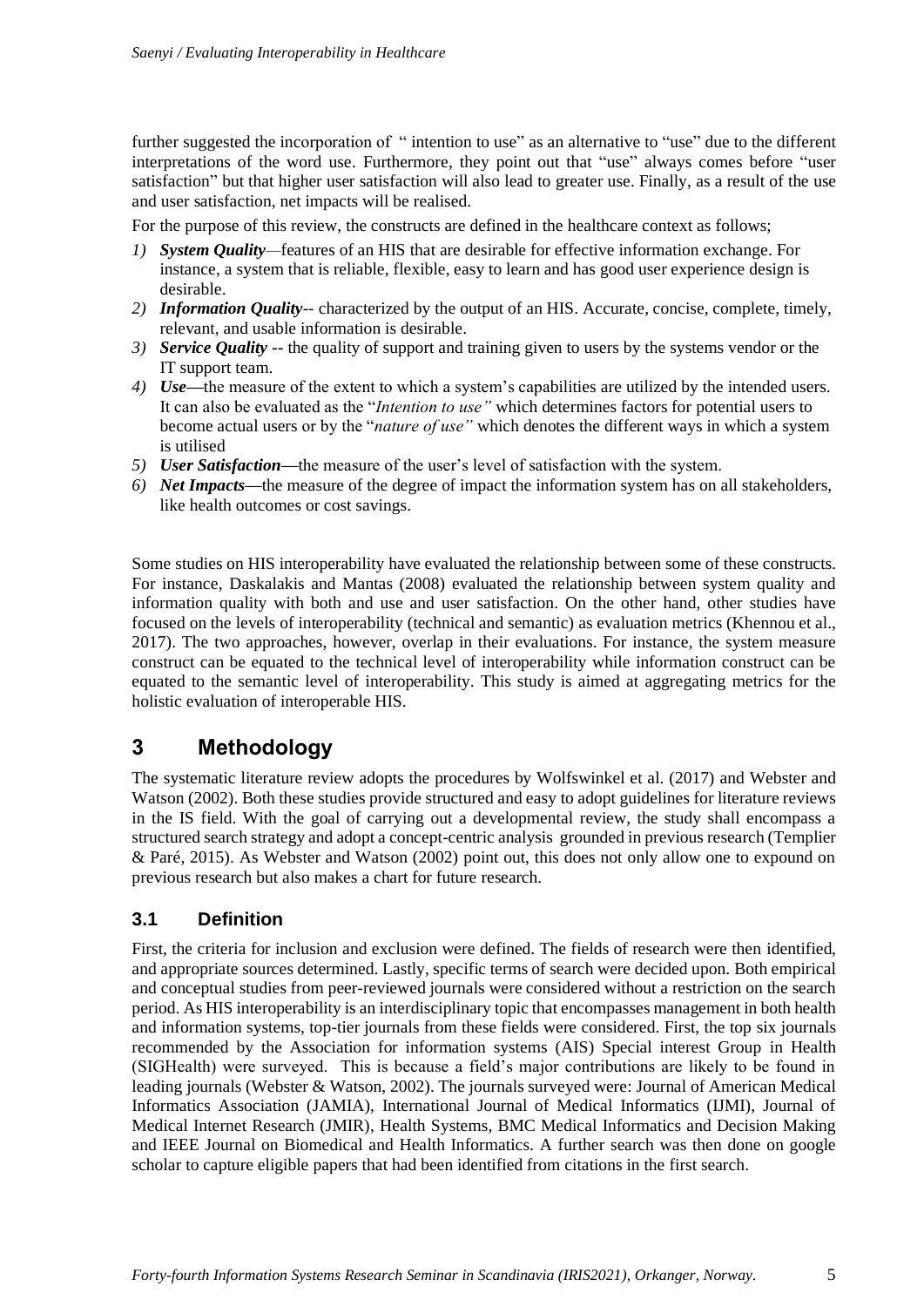Since all the AIS recommended journals are health-based, only the terms "Interoperability" OR "information exchange" AND "Impact" OR "Success" OR "effective" were used to query the database.

#### **3.2 Search**

The six (6) journals were searched by the proposed keywords. The key words "Success" did not yield meaningful results when used together with either "interoperability" or "health information exchange". A quick scan of the articles led to the inclusion of the keyword "Evaluation" as most articles discussing measurement of success used the word evaluation. This consequently yielded most of what was considered to be meaningful results. The modified query is shown below,

"Interoperability" OR "information exchange" AND "Evaluation" OR "Impact" OR "Success" OR "effective"

#### **3.3 Selection**

Fig 2 Shows the process. The initial search yielded a total of 854 articles from the six journals which resulted into 471 articles after filtering out the duplicates. The articles were then imported to Rayyan, a web-based software for literature review. Here, the titles and abstracts of the individual papers were read and selected based on the following criteria:

*Include:* articles discussing the evaluation of interoperability/Health information exchange in HIS.

*Maybe:* articles discussing evaluation of general HIS

*Exclude:* articles that do not cover evaluation studies.

120 articles on the *include* list were read through in full text where some were dropped immediately when it was realised that they did not meet the study objectives, 55 articles were selected for inclusion and the rest were dropped, including articles classified as maybe. A few articles (4) were later included directly from backward citations.



*Figure 2. Adapted from Wolfswinkel et al. (2017)*

#### **3.4 Analysis**

Content analysis was first carried out deductively as outlined by Hsieh and Shannon (2005) and Elo and Kyngäs (2008). During the full text reading where the final articles were selected, the articles were also concurrently organized under the appropriate D&M IS success model constructs (system quality, information quality, service quality, use, user satisfaction and net impacts). However, two articles, Holmgren and Ford (2018) and Wendel and Edberg (2015), could not be categorized under the D&M's success model despite the fact that both articles were discussing the evaluation of interoperability in HIS. They were therefore, set aside for later review.

Articles organised under the D&M IS success model constructs were further inductively analysed. They were read through again, as notes were taken through open coding, the codes were further grouped together under broader categories that represented similar meanings, this was done until the author was satisfied that the final categories represented all the conceptualised evaluation metrics without duplication.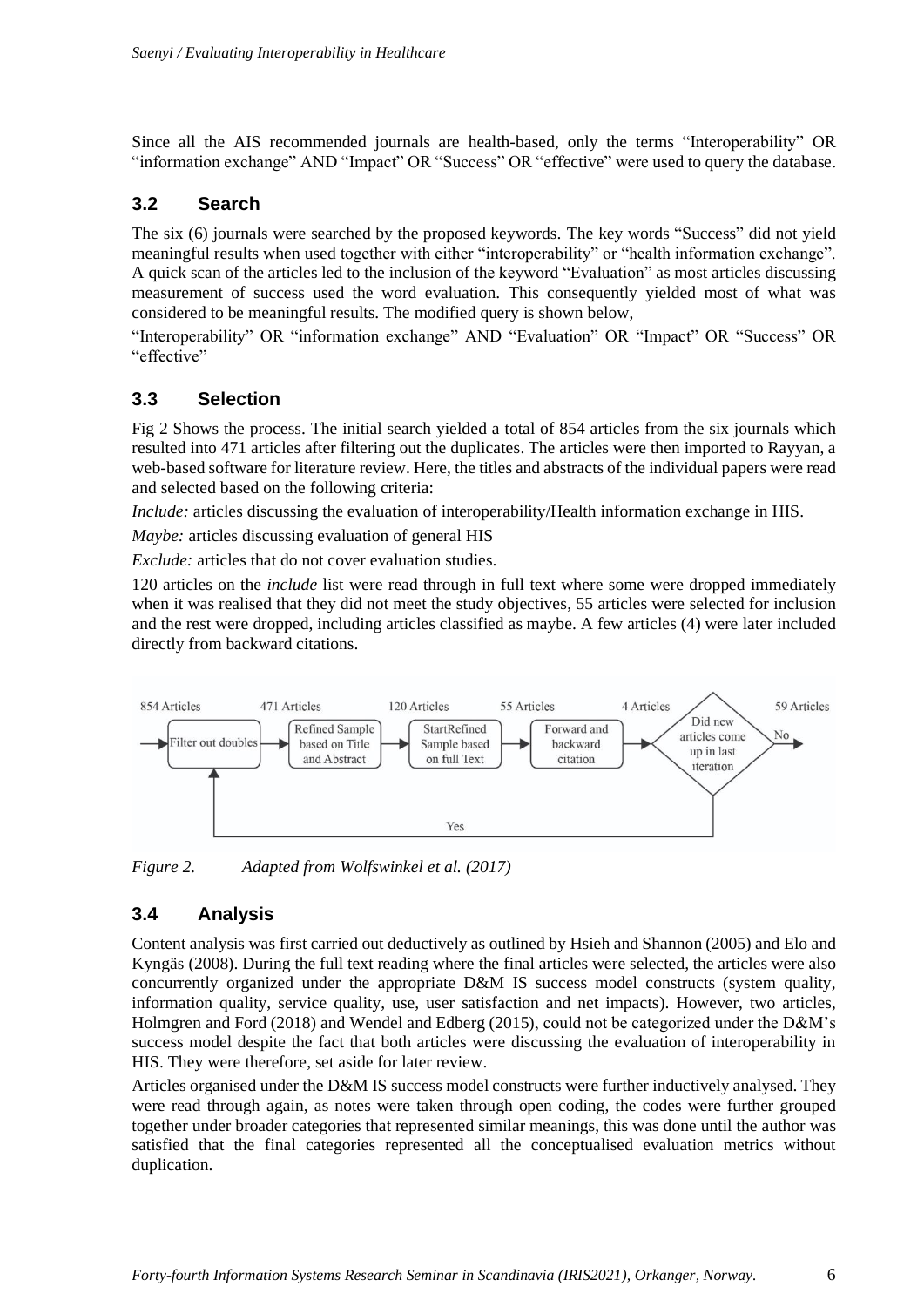The two remaining papers were inductively analysed through a similar process, notes were taken through open coding which resulted into identification of organizational structure as an evaluation metric. Based on knowledge gained from reading earlier articles, the author was convinced that this should be organized under a new construct of organizational influence. This is because other metrics that could appropriately fall under this construct like political and cultural environment had been passively mentioned in other articles.

## **4 Findings**

The final codes generated from the inductive analysis process represents metrics to be considered for evaluation of interoperable HIS. The conceptualized evaluation metrics are organized under the D&M IS success model as shown in table 2 below with their respective references.

| <b>System Quality</b>                |                                                                                                                                                                                                                                                                                                                |  |  |  |
|--------------------------------------|----------------------------------------------------------------------------------------------------------------------------------------------------------------------------------------------------------------------------------------------------------------------------------------------------------------|--|--|--|
| Scalability                          | (Bahga & Madisetti, 2013; Pita et al., 2018; Qiao et al., 2020;<br>Staes et al., 2009; Eason & Waterson, 2013; Clarke & Steele,<br>2014)                                                                                                                                                                       |  |  |  |
| Data integration                     | (Bahga & Madisetti, 2013; Huang et al., 2018; Sittig et al.,<br>2005; Lapsia et al., 2012)                                                                                                                                                                                                                     |  |  |  |
| Communication standards              | (Lasierra et al., 2014; Schiza et al., 2019; Pfaff et al., 2019;<br>Shrivastava et al., 2021)                                                                                                                                                                                                                  |  |  |  |
| Security and privacy                 | (Bahga & Madisetti, 2013; Qiao et al., 2020; Ranchal et al.,<br>2020; Ribeiro et al., 2014; Somolinos et al., 2015; Zhuang et<br>al., 2020; Shrivastava et al., 2021; Anani et al., 2017;<br>Tharmalingam et al., 2016; Clarke & Steele, 2014)                                                                 |  |  |  |
| User experience design               | (Bianchi et al., 2014; Gazzarata et al., 2014; Hoffman et al.,<br>2018; Lasierra et al., 2014; Macis et al., 2020)                                                                                                                                                                                             |  |  |  |
| Performance                          | (Feldman et al., 2013; Gazzarata et al., 2014; Laleci et al.,<br>2013; Staes et al., 2009; Tharmalingam et al., 2016; Clarke &<br>Steele, 2014)                                                                                                                                                                |  |  |  |
| <b>Information Quality</b>           |                                                                                                                                                                                                                                                                                                                |  |  |  |
| Accuracy                             | (Pita et al., 2018; Abad-Navarro et al., 2020; Tharmalingam et<br>al., 2016; Dixon et al., 2013; Bruland et al., 2014)                                                                                                                                                                                         |  |  |  |
| Completeness                         | (Daskalakis & Mantas, 2008; Dixon et al., 2013; Sittig et al.,<br>2005; Abraham et al., 2011; Bruland et al., 2014; Byrne et al.,<br>2014)                                                                                                                                                                     |  |  |  |
| <b>Timeliness</b>                    | (Dixon et al., 2013)                                                                                                                                                                                                                                                                                           |  |  |  |
| Data Consistency and Standardization | (Bahga & Madisetti, 2013; Bianchi et al., 2014; Gazzarata et<br>al., 2014; Hoffman et al., 2018; Honko et al., 2016; Laleci et<br>al., 2013; Roehrs et al., 2019; Pellison et al., 2020; Pfaff et al.,<br>2019; Peterson et al., 2020; Daskalakis & Mantas, 2008;<br>Bruland et al., 2014; Byrne et al., 2014) |  |  |  |
| Content availability                 | (Tharmalingam et al., 2016; Abraham et al., 2011; Byrne et al.,<br>2014)                                                                                                                                                                                                                                       |  |  |  |
| Reusability                          | (Feldman et al., 2013; Anani et al., 2017)                                                                                                                                                                                                                                                                     |  |  |  |
| <b>Service Quality</b>               |                                                                                                                                                                                                                                                                                                                |  |  |  |
| User training                        | (Shachak et al., 2013; Fecher et al., 2020; Tharmalingam et al.,<br>2016)                                                                                                                                                                                                                                      |  |  |  |
| Vendor Support                       | (Shachak et al., 2013; Tharmalingam et al., 2016)                                                                                                                                                                                                                                                              |  |  |  |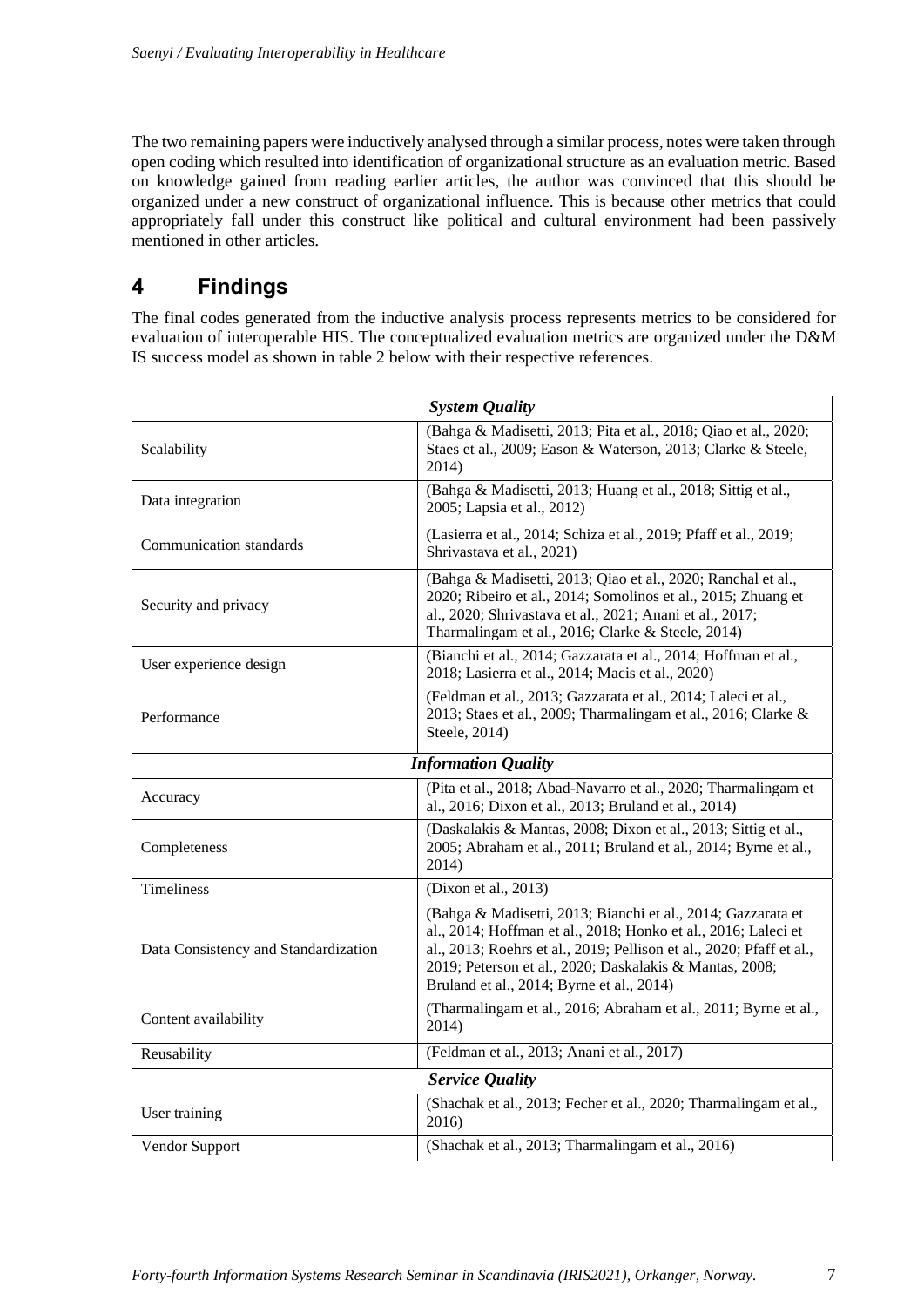| Use                               |                                                                                                                                                                                                                                                                       |  |  |  |
|-----------------------------------|-----------------------------------------------------------------------------------------------------------------------------------------------------------------------------------------------------------------------------------------------------------------------|--|--|--|
| <b>Intention to use</b>           |                                                                                                                                                                                                                                                                       |  |  |  |
| Privacy and security concerns     | (Grundstrom et al., 2020; Kisekka & Giboney, 2018; Salleh et<br>al., 2021; Vanneste et al., 2013; Esmaeilzadeh & Sambasivan,<br>2017; Byrne et al., 2014; Campion et al., 2013; Eason &<br>Waterson, 2013)                                                            |  |  |  |
| User characteristics              | (Campion et al., 2013; Esmaeilzadeh & Sambasivan, 2017)                                                                                                                                                                                                               |  |  |  |
| Level of participation in project | (Sieverink et al., 2019; Esmaeilzadeh & Sambasivan, 2017)                                                                                                                                                                                                             |  |  |  |
| Consent preferences               | (Grundstrom et al., 2020; Esmaeilzadeh & Sambasivan, 2017)                                                                                                                                                                                                            |  |  |  |
| Availability                      | (Ilie et al., 2009; Sittig et al., 2005)                                                                                                                                                                                                                              |  |  |  |
| <b>Nature of use</b>              |                                                                                                                                                                                                                                                                       |  |  |  |
| Reusability                       | (Zhuang et al., 2020; Byrne et al., 2014; Feldman et al., 2013)                                                                                                                                                                                                       |  |  |  |
| Effective use                     | (Salleh et al., 2021; Campion et al., 2013)                                                                                                                                                                                                                           |  |  |  |
|                                   | <b>User satisfaction</b>                                                                                                                                                                                                                                              |  |  |  |
| Ease of use                       | (Bianchi et al., 2014; Macis et al., 2020; Abbasi et al., 2020;<br>Tharmalingam et al., 2016; Strauss et al., 2015; Campion et al.,<br>2013; Hyppönen et al., 2014; Grundstrom et al., 2020;<br>Abraham et al., 2011; Kisekka & Giboney, 2018; Byrne et al.,<br>2014) |  |  |  |
| Competence and skills             | (Shachak et al., 2013; Hyppönen et al., 2014)                                                                                                                                                                                                                         |  |  |  |
|                                   | <b>Net impacts</b>                                                                                                                                                                                                                                                    |  |  |  |
| Quality of care                   | (Piera-Jiménez et al., 2020; Chouvarda et al., 2019; Kisekka &<br>Giboney, 2018; Tharmalingam et al., 2016; Sittig et al., 2005;<br>Abraham et al., 2011; Kash et al., 2017)                                                                                          |  |  |  |
| <b>Secondary Usage</b>            | (Feldman et al., 2013; Huang et al., 2018; Qiao et al., 2020;<br>Somolinos et al., 2015; Savage & Savage, 2020; Shrivastava et<br>al., 2021; Staes et al., 2009; Sittig et al., 2005; Abraham et al.,<br>2011)                                                        |  |  |  |
| Cost-benefit analysis             | (Chouvarda et al., 2019; Tharmalingam et al., 2016; Sittig et<br>al., 2005; Bruland et al., 2014; Walker et al., 2005)                                                                                                                                                |  |  |  |
| Service accessibility             | (Chouvarda et al., 2019; Tharmalingam et al., 2016)                                                                                                                                                                                                                   |  |  |  |
| Efficiency                        | (Tharmalingam et al., 2016; Sittig et al., 2005; Abraham et al.,<br>2011)                                                                                                                                                                                             |  |  |  |
|                                   | Organizational influence                                                                                                                                                                                                                                              |  |  |  |
| Organizational structure          | (Feldman et al., 2013; Wendel & Edberg, 2015; Holmgren &<br>Ford, 2018; Aquino Shluzas et al., 2014)                                                                                                                                                                  |  |  |  |

*Table 2. Matrix based on the modified Delone and McLean (2003) Constructs and review.*

### **4.1 System Quality (SQ)**

*Scalability* can be defined as the ability of a system to be configured in different locations, sizes and within an organizations' economic budget. A scalable system is considered ideal if it can conform to the legacy systems at minimal cost. Studies argue also for loosely coupled over tightly coupled systems as they are more adaptable to scaling up or down as and when needed (Eason & Waterson, 2013; Staes et al., 2009; Bahga & Madisetti, 2013). As an approach for achieving scalability, building modular systems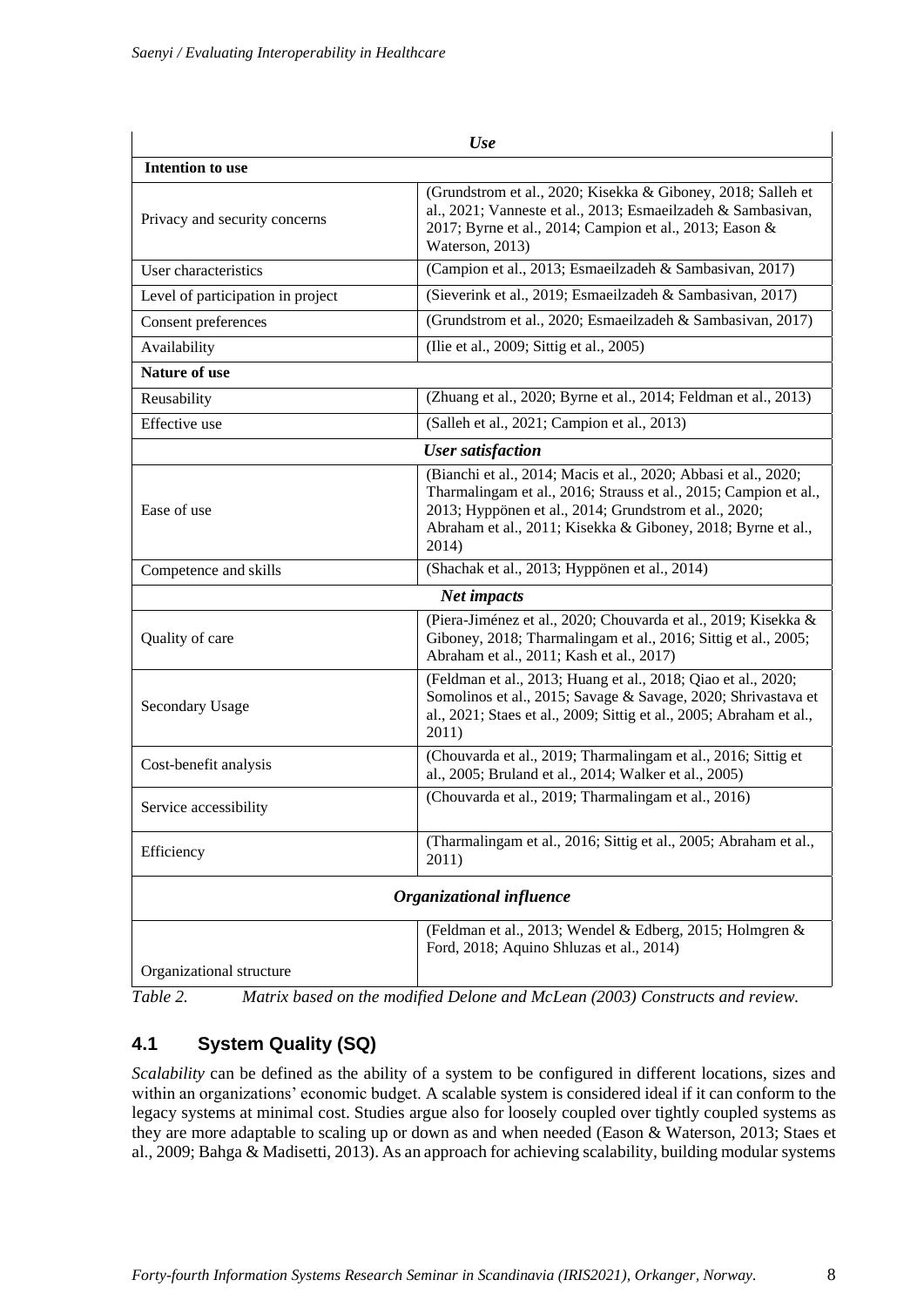is encouraged with precedence given to transactional processes over analytic processes In such cases it is encouraged to consider architecture as a business decision rather than a technological decision.(Wendel & Edberg, 2015). In Evaluating scalability of Atlymo, a probabilistic linkage tool on data from Brazil's health and other public sectors, Pita et al. (2018) measured the average time spent on pulling data for single entities. On the other hand, Bahga and Madisetti (2013) evaluated scalability of their system by observing the response time while pulling different sizes of data sets on different computing capacities.

The level of *data integration* is also considered as a measure, with the desired level being the ability to integrate both structured and unstructured data from as many sources as possible. Bahga and Madisetti (2013) outlines the data integration process where data from different sources is converted into a *"flat file*" for uniformity on retrieval. Since patients, especially with chronic conditions are likely to see more than one physician or even service providers in one visit Lapsia et al. (2012) measured the level of data integration by evaluating access to and modification of a single patient record at different service points.

*Communication standards* are considered crucial in enabling interoperability within health information systems and different standards have been developed specially to facilitate sharing of information. Standardization is however, not seen as an exclusive measure as different systems adopt different standards for reasons other than performance. The choice of standards has been due to economic reasons and proximity. Nevertheless, standardization plays the grounding role in enabling communication in interoperable systems as its through standards that integration engines are able connect to external systems (Macis et al., 2020; Lasierra et al., 2014; Laleci et al., 2013). Some of the widely adopted standards include Digital Imaging and Communications in Medicine Committee (DICOM), Fast Healthcare Interoperability Resources (FHIR) and openEHR.

With information sharing comes *privacy and information security concerns* and therefore systems are to be built in compliance with the law. Legal frameworks like Health Insurance Portability and Accountability Act (HIPPA) and General Data Protection Regulation (GDPR) requires system vendors and providers to assure their customers of security and confidentiality through system features like authentication, identity management and secure data transmission (Bahga & Madisetti, 2013; Macis et al., 2020; Ranchal et al., 2020). Furthermore, health data is highly sensitive, and studies have recommended systems developed should be able to instil trust in users. Qiao et al. (2020) discusses traceability to information source as an important security measure.

Another key metric that is widely discussed is *user experience design.* Usability and friendliness of user interfaces is of utmost importance for HIS. Usability tests like heuristics and think aloud are used in determining how systems responded intuitively to its users. Service oriented architectures (SOA) and Representational state transfer (RestFul) architectures are widely discussed as possible solutions to user design problems in health information systems (Daskalakis & Mantas, 2008; Gazzarata et al., 2014; Bianchi et al., 2014; Lasierra et al., 2014).

Lastly, just like other information systems, the *performance* of infrastructure or computing resources is evaluated through processing times, uptime or stress tests. For instance, Feldman et al. (2013) observed reduced case processing time after the introduction of the health information exchange at Social Security Administration(SSA), a result that was termed as "a game changer" by the SSA's CIO.

#### **4.2 Information Quality**

This has been the most discussed and studied construct within HIS studies. The studies are emphatic on the importance of information quality, perhaps due to the "life and death" nature of information processed in healthcare. Most patient-centric studies reviewed argued that patient safety is highly dependent on the *accuracy* of information conveyed and systems have to be evaluated to ensure that correct information is collected and processed. Accuracy assessment approaches like the usage of gold standards and sensitivity analysis are suggested (Pita et al., 2018). Here, accuracy is also considered as a precursor to re-usability of such information and highly accurate data is subsequently deemed to be highly re-usable.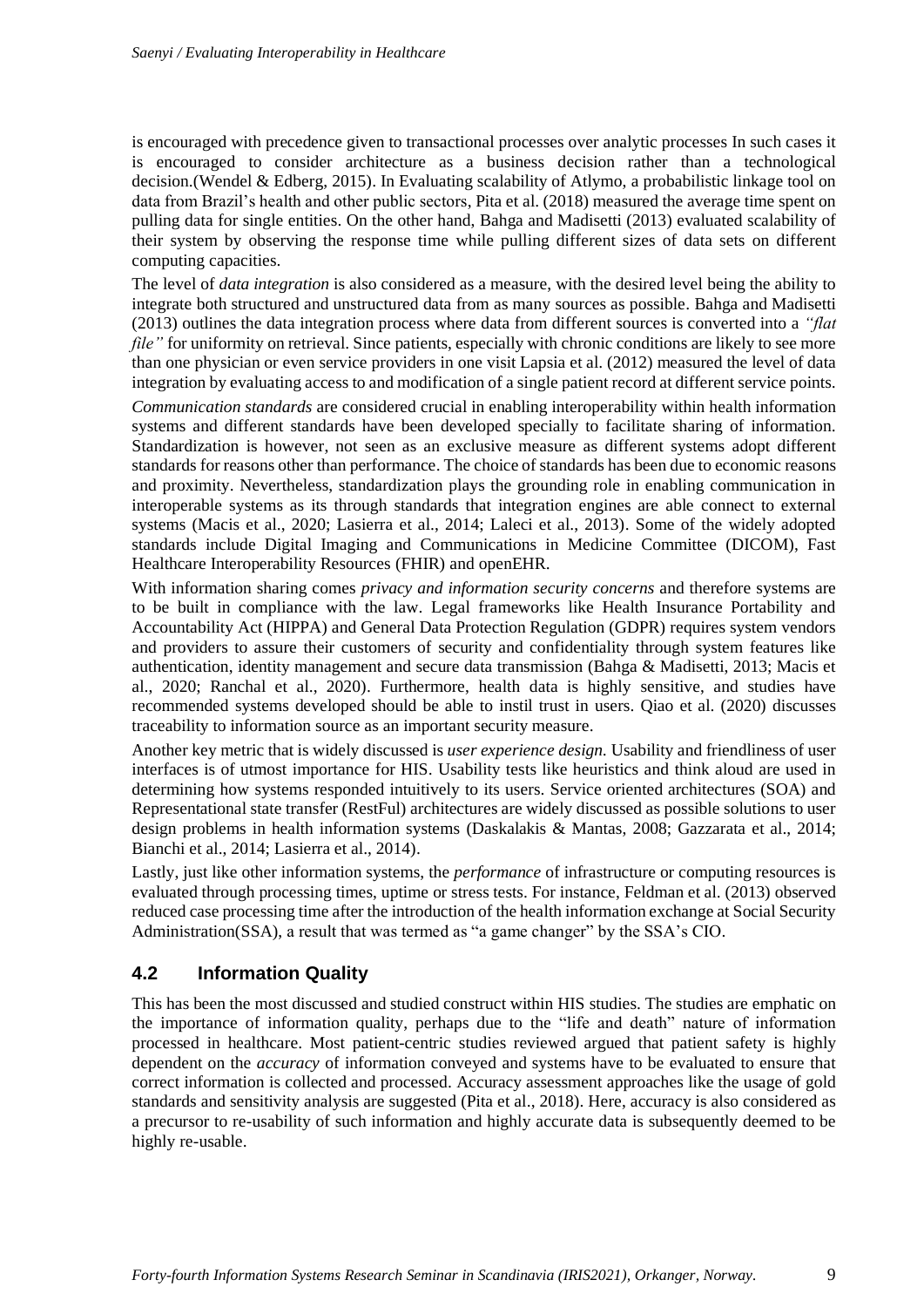The studies further argue that accuracy of information is not enough if it's not complete. *Completeness* is the degree to which all information pertaining to a data set is accessible. Studies to measure completeness of data have been done by analysing patient records for the recommended minimum of either administrative or diagnostic data or both (Bruland et al., 2014).

*Data consistency* means that similar datasets accumulated from different sources have the same meaning. The level of semantic interoperability ensures that data is not only exchanged among different sources but that it's intended meaning is maintained. Different from System Quality which measures the actual exchangeability, standardization under Information Quality ensures that meanings are maintained as information moves through different channels. Consequently, Standards have been developed to ensure that information exchanged through such systems is not only legible but understandable. Fast Healthcare Interoperability Resources (FHIR) and Health Level seven International (HL7) are some of the standards that have been adopted to facilitate the standardization of information. Furthermore, clinical terminologies and diseases are being coded and unified through standardized languages by entities like International Classification of Diseases (ICD)and Systematised Nomenclature of Medicine Clinical Terms (SNOMED CT).

Systems are also assessed for their *timeliness* and delays, especially those that require real-time messaging as their availability and timeliness is crucial. Information transmitted through such systems is evaluated against delays, whether it is sent in real-time or at designated times in batches. In healthcare, delayed information will not only cost money and time but could cost lives.

Finally, the systems are also evaluated for *availability of content* to ensure that information is always accessible as and when needed. This is done through searchability and relevance tests (Tharmalingam et al., 2016). Just like accuracy, the consistency, availability and timeliness of data are considered to be precursor measures to *reusability* this data.

#### **4.3 Service Quality**

This was the least studied construct from the review, but not surprising as service is hardly a quantifiable measure. Most studies mentioned it in passive, for instance, Campion Jr et al. (2013) mentions that organizational commitment and staff training may have affected user behaviour towards the health information exchanges. Only one study, Fecher et al. (2020) considered *user training* as a measure by assessing the impact of training health IT professionals and clinical specialists by looking at readmission rates in the emergency department. A physician in the study stated after training that they were able to *"find discharge summaries from hospitals that do not always send them to them. This is very important for hospital follow-up."*

*Vendor support* and responsiveness were also mentioned (Tharmalingam et al., 2016; Fecher et al., 2020).

#### **4.4 Use**

While frequency and duration of use have been widely adopted as a measure for IS use, studies reviewed seem to have moved away from these metrics. This could be due to the fact that while these measures are true for IS systems like e-commerce, time spend on a HIS is not synonymous with great outcomes in healthcare. Instead, *the intention to use* and the *nature of use* have been considered.

**Intention to use** is a measure of users' attitudes towards systems. Studies point out that users' attitudes towards a system depend on the *user characteristics*, for instance whether one is a physician, a radiologist or a public health official. Patients and clinicians have been the most discussed user groups. The review further indicates that user's intentions are influenced by their *perceived security and privacy concerns*. Patients are the most sceptical about sharing and raise concerns about the safety of their health data against unauthorized access. On the other hand, clinicians and service providers are most concerned about the usability of the systems and its effect on workflow processes. Patients also have preferences over the consent they give for the re-use of their information and it's therefore advisable to ensure that the systems build trust amongst the users. Esmaeilzadeh and Sambasivan (2017) found out that most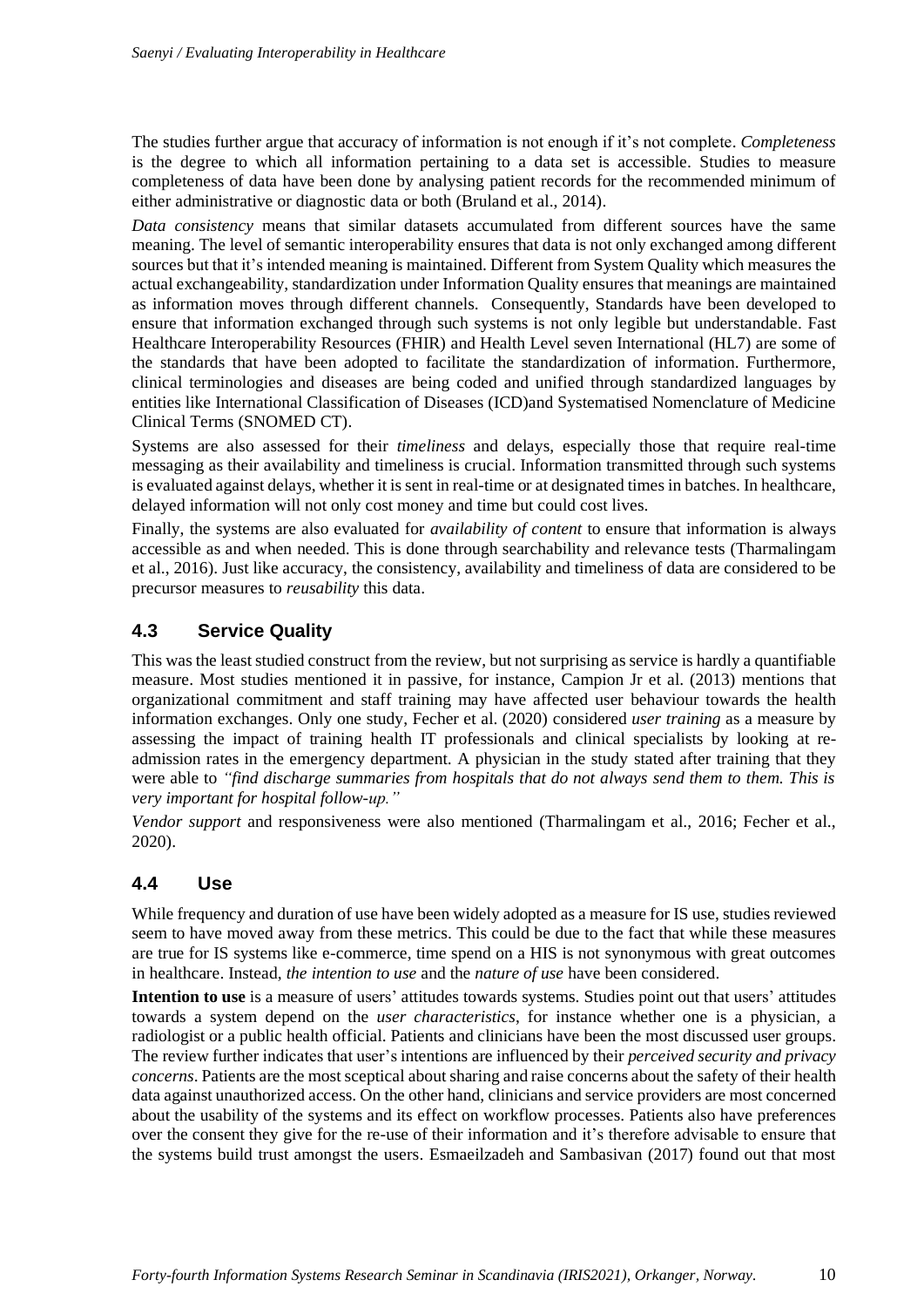patients prefer to have full access to their information categories and are uncomfortable with their data being shared for purposes other than clinical. To evaluate users' attitudes towards an integrated healthcare project among the Flemish community in Belgium, Vanneste et al. (2013) adopted the unified theory of acceptance and use of technology (UTAUT).

The *level of participation in a project* is also a key indicator of the user's intention to use the system. Users who are highly involved in the projects usually have positive attitudes towards the systems.

*Availability of infrastructure and user devices* for the information exchange is also considered as a measure. Users should be able to access the systems through various devices available to them.

Under the **nature of use** *Reusability* was considered as an evaluation measure where data is used for purposes other than the reason it was collected for. For instance, Feldman et al. (2013) established that almost two (2) million US dollars were recovered over a year by the Social Security Administration (SSA) after using data from the Virginia Health Information exchange. Sittig et al. (2005) further suggested measuring frequency of access to patient records by persons other than the originator.

Lastly, Salleh et al. (2021) discusses measuring *"effective use"* as the ability of users to carry out their tasks without making significant errors.

#### **4.5 User Satisfaction**

Studies reviewed pointed out that the construct of use always precedes user satisfaction and naturally adopted *ease of use* as the measurement metric for user satisfaction. With different user groups, care should be taken to ensure that the satisfaction surveys are tailored. For instance, while clinicians are asked about the system's user friendliness, providers are concerned about the system's integration into the workflow processes, A physician using a veteran HIE had this to say "*it expedites my workflow. Unnecessary tests don't have to be ordered. We can move patients through the ER more quickly if we don't have to repeat tests or X-rays"* (Byrne et al., 2014). On the other hand, in a study by Abbasi et al. (2020), the researchers found out that despite the physician's satisfaction with the integrated imaging systems, there were still problems with its implementation. For users who are patients, they are evaluated for their trust levels in the systems. The review further established several usability tests that are used in determining ease of use for HIS such as Cognitive walkthrough, Heuristic evaluation and think aloud methods.

The level of *user competence and skills* also affects user satisfaction. Users who have undergone training or those with expertise are expected to have higher satisfaction (Strauss et al., 2015; Abbasi et al., 2020). In Shachak et al. (2013), users who were recently trained on an HIS were more satisfied than users who had received the same training early on.

#### **4.6 Net Impacts**

In analysing impacts, Delone and McLean (2003) advices researchers to analyse from stakeholder perspectives. While there exists a lot of stakeholders to HIS including patients, clinicians, providers and third parties, this review organized impacts by their perceived bearing on quality of care, secondary usage and accessibility. From healthcare providers perspectives, profitability and workflow efficiency are considered.

Interoperability in HIS is expected to improve the *quality of care* given to patients by both providers and public health agencies. In assessing health outcomes, studies suggested to analyse re-admission rates, length of hospital stays, morbidity rates and care delivery rates as indicators.(Tharmalingam et al., 2016; Sittig et al., 2005; Abraham et al., 2011)

Another outcome expected from interoperability of HIS is *secondary use* of health data where data is used for purposes other than that for which it was collected. Studies have evaluated decision support systems, research outcomes, outcomes from public health agendas and even other public agencies like Feldman et al. (2013).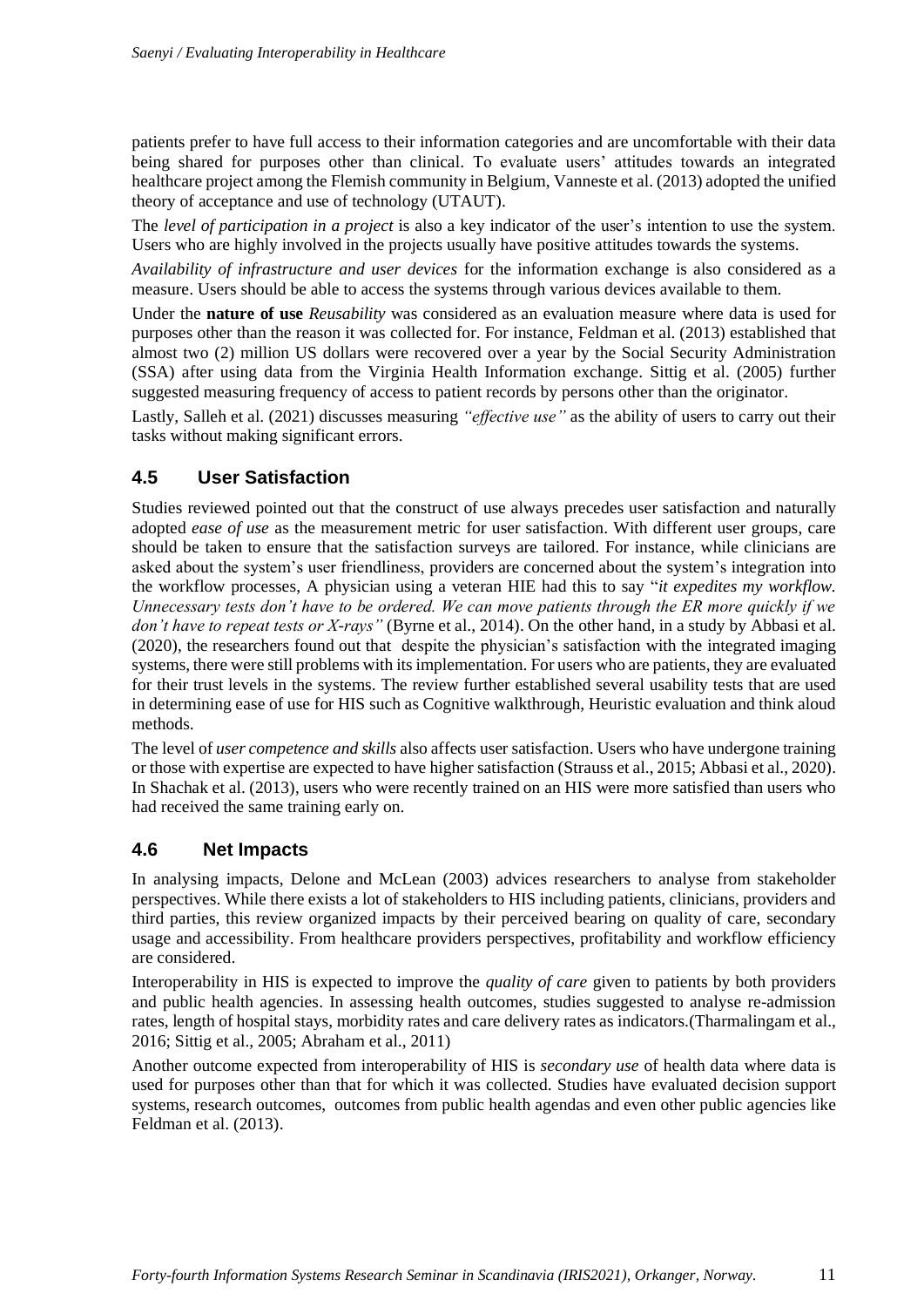With interoperability, wider *accessibility* of health services by all stakeholders is expected. Patients, expect to be able to conveniently access some services on their devices, clinicians expect to conveniently access services and patient information, while providers expect that interoperable systems increase efficiency in workflows.

Lastly as a majority of studies pointed out that implementing interoperability is a costly process that requires major financial commitment from investors. Like any other investment, organization carry out *cost- benefit analysis*.

#### **4.7 Organizational influence**

Wendel and Edberg (2015) brings in a new dimension when it comes to evaluating HIS. Although healthcare is a public service, some countries like the USA allow for the private provision of healthcare services which brings in the issue of competition between privately funded and government funded health information exchanges (HIEs). They further established that despite massive funding, government HIE's were developing slowly and called for a change in their *governance structure*. Holmgren and Ford (2018) also established that interoperability adoption varied widely across different hospital organizational structures. The two studies show that organizational structure is an important considering during evaluation.

### **5 Discussion- Evaluating interoperability in Health information systems**

Reviewing literature against D&M's success model has provided a lens through which this paper has been able to identify evaluation metrics for interoperability projects in HIS by providing a systematic methodology. However, the model is highly contextual and therefore careful attention is needed when defining and measuring specific metrics. DeLone and McLean (2016) also advises both researchers and practitioners to measure all the six constructs or ensure other constructs are controlled when evaluating success of an information system. This is because failure to account for the all the six constructs fails in providing a holistic understanding of the system or reports confounding results.

While some evaluation metrics established from the review could be generalized to other information systems, some metrics are specifically linked to interoperability in HIS. For instance, *standardization, data integration and data consistenc*y are evaluated through communication standards established in healthcare like DICOM, openEHR and HL7. In evaluating *security and privacy,* compliance checks to applicable laws in healthcare are also very specific and elaborate.

In alignment with the model, the six constructs are not dependent but interdependent. For instance, one of the major factors identified under the intention to use the system was perceived security and privacy concerns which consequently affected *use*. Kisekka and Giboney (2018) found out that increased privacy concerns were associated with reduced use of the EMR while trust in the system was associated with increased use and perception of patient quality. On the other Feldman et al. (2013) discovered that fixing a security feature (authorization to disclose information) into the system, increased user's perception of security. The constructs are, therefore, highly interdependent hence the need for holistic evaluation.

While the model has provided a parsimonious framework for evaluating interoperability in HIS, it has not been efficient in evaluating organizational interoperability as established by the (newEIF, 2017). Majority of the studies pointed out the need for stakeholder involvements as a grounding requisite for success, but none of the studies actually carried out an evaluation. This weakness of the model was also pointed out (Yusof et al., 2006) who proposed the inclusion of human and organizational factors in evaluating HIS projects. From the newEIF framework, the aspects of the different interoperability layers are dully evaluated by the model as shown below.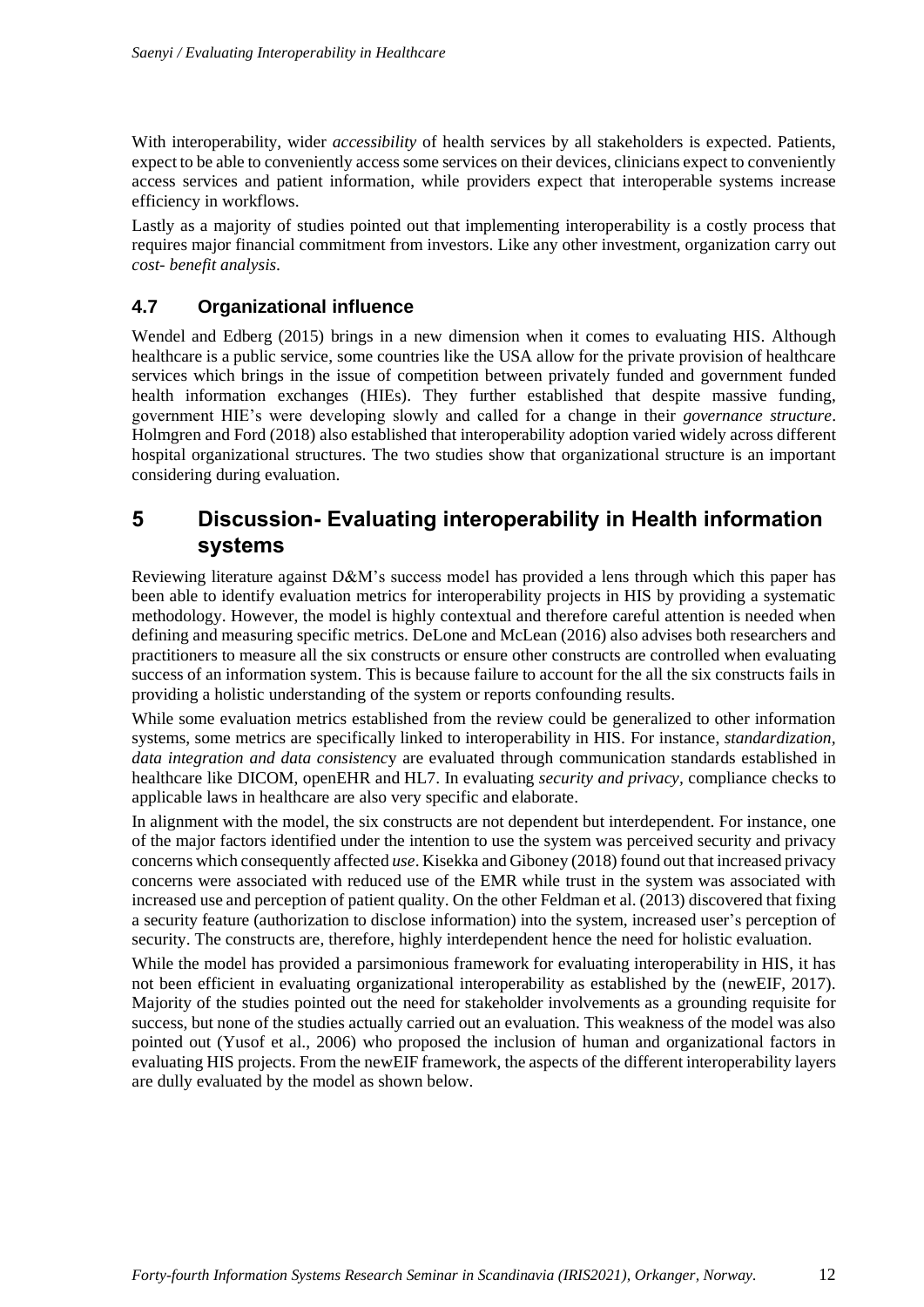| newEIF framework                  | D & M Model                                                                                                                                           |
|-----------------------------------|-------------------------------------------------------------------------------------------------------------------------------------------------------|
| <b>Technical Interoperability</b> | System quality metrics like performance and scalability are used in evaluating<br>a system's technical interoperability.                              |
| Semantic Interoperability         | Information quality metrics like Completeness and Standardization are used in<br>evaluating a system's semantic interoperability.                     |
| Legal interoperability            | Privacy and security metrics do not only evaluate a system's legal<br>interoperability across jurisdictions but also impacts the system's actual use. |
| Organizational interoperability   | ?? None of the metrics identified under the D& M model can be used to<br>evaluate organizational interoperability                                     |

*Table 3. Comparison between EIF framework and D&M Model on interoperability evaluation.*

The review has made apparent the fact that organizational layer is not covered by the model and only one study evaluated the impact of organizational structure on data sharing in hospitals (Holmgren & Ford, 2018). The study established that centralised hospital systems where a central system makes physician or insurance arrangements, is more likely to engage in all the four layers of interoperability as opposed to decentralised hospital systems.

Traditionally, information systems have always been evaluated from a technology viewpoint which asses the hardware, software and communications, however with interoperability and linking of devices across multiple organizations, it's imperative that evaluations are also carried out from organizational perspectives. While the construct of service quality touches on organizations, it's not sufficient as organizational interoperability goes beyond provider support. Instead, evaluation should focus on sociotechnical factors that affect interoperability. Such factors could include support from the leadership, project management teams, IT team support and environmental factors like organizational culture, vision, politics and financial incentives. One way of embedding organizational evaluation into the D & M model would be to substitute the service quality with organizational influence which will imply that all organizational factors including service are evaluated.

## **6 Conclusion**

To answer the research question, this paper has identified specific metrics for evaluating interoperability projects within health information systems from existing literature. The metrics have been organised under the Delone and Maclean model which was found effective for presentation. The review further established that organizational interoperability in healthcare has not been widely addressed compared to the other aspects, even the existing evaluation literature has not provisioned for this aspect. Subsequently, the paper has proposed the inclusion of "organizational influence" as a construct for evaluating organizational interoperability and thus calls for future research to develop and test the construct.

By conceptualizing the extant literature on information system success and adapting it in the healthcare context, this paper contributes to the development of a systematic methodology for evaluating complex projects in healthcare, especially in interoperability. Achieving interoperability within HIS does not only depend on technological factors like scalability and standardization but is also impacted by organizational policies. Therefore, evaluating success as the dependent variable in information systems is an important aspect for both research and practice in the field.

The study acknowledges that the deductive content analysis applied in this review could blind a researcher, but care was taken in reviewing the selected articles to capture all concepts. The review was also carried out by a single researcher, and this could arguably bias both the inclusion criteria and the analysis, but care was taken to ensure the included article merited the review objectives and so was the analysis process. Lastly, metrics presented are only conceptual and therefore urges for further empirical evaluation, both qualitatively and quantitatively.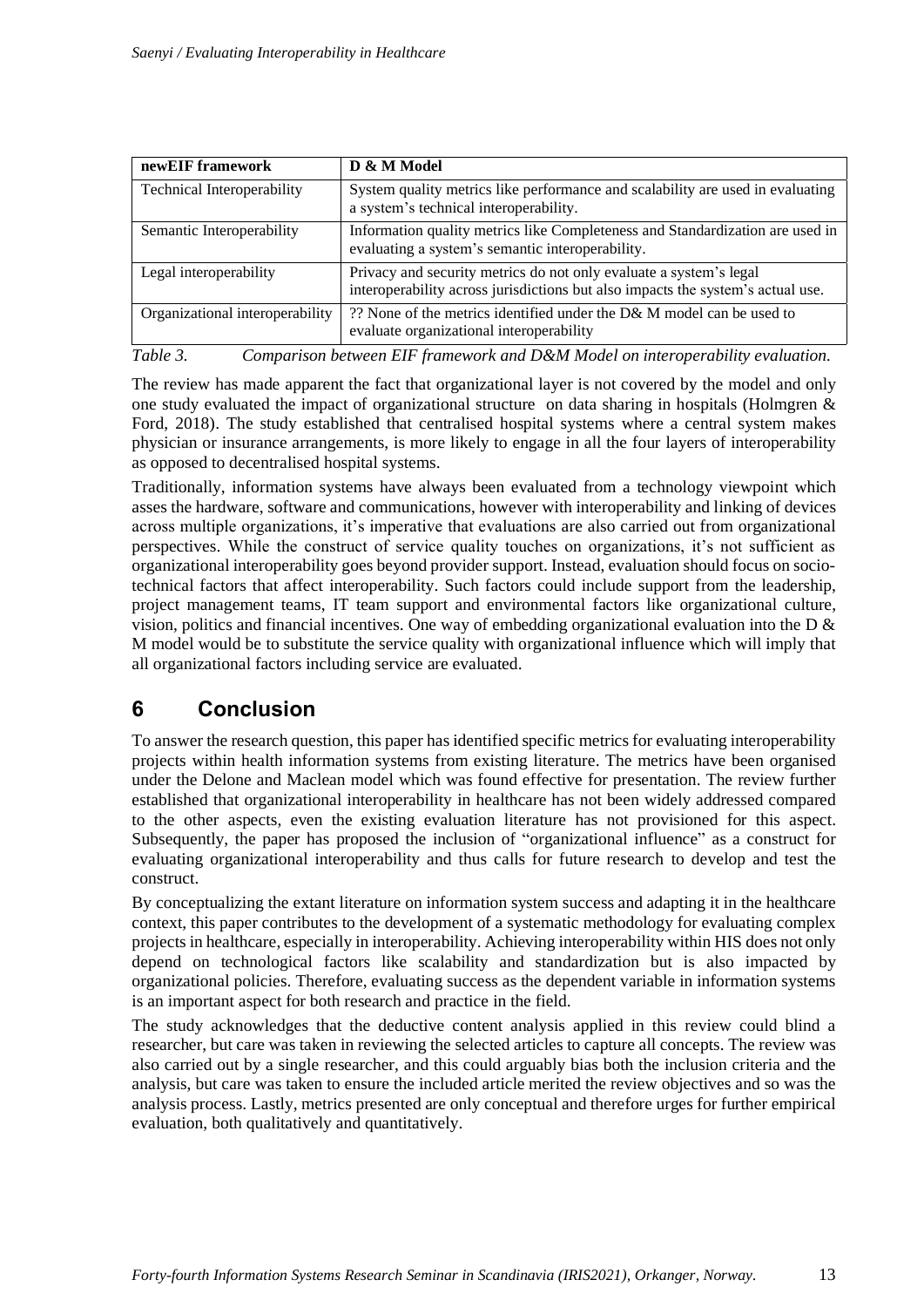#### **References**

- Abad-Navarro, F., Quesada-Martínez, M., Duque-Ramos, A. & Fernández-Breis, J. T. (2020).Analysis of Readability and Structural Accuracy in Snomed Ct, *BMC Medical Informatics and Decision Making,* vol. 20, no. 10**,** pp 284
- Abbasi, R., Sadeqi Jabali, M., Khajouei, R. & Tadayon, H. (2020).Investigating the Satisfaction Level of Physicians in Regards to Implementing Medical Picture Archiving and Communication System (Pacs), *BMC Medical Informatics and Decision Making,* vol. 20, no. 1**,** pp 180
- Abraham, C., Nishihara, E. & Akiyama, M. (2011).Transforming Healthcare with Information Technology in Japan: A Review of Policy, People, and Progress, *International Journal of Medical Informatics,* vol. 80, no. 3**,** pp 157-170
- Alter, S. (2013).Work System Theory: Overview of Core Concepts, Extensions, and Challenges for the Future, *Journal of the Association for Information Systems,* vol. no. 72
- Anani, N., Mazya, M. V., Chen, R., Prazeres Moreira, T., Bill, O., Ahmed, N., Wahlgren, N. & Koch, S. (2017).Applying Openehr's Guideline Definition Language to the Sits International Stroke Treatment Registry: A European Retrospective Observational Study, *BMC Medical Informatics and Decision Making,* vol. 17, no. 1**,** pp 7

*Aquino Shluzas, L. M., Cronkite, R. C., Chambers, D., Hoffman, B. B., Breeling, J., Musen, M. A., Owens, D. K. & Goldstein, M. K. (2014).Organizational Factors Affecting Implementation of the Athena-Hypertension Clinical Decision Support System During the Va's Nation-Wide Information Technology Restructuring: A Case Study, Health Systems, vol. 3, no. 3, pp 214-234*

- Bahga, A. & Madisetti, V. K. (2013).A Cloud-Based Approach for Interoperable Electronic Health Records (Ehrs), *IEEE Journal of Biomedical and Health Informatics,* vol. 17, no. 5**,** pp 894-906
- Ballantine, J., Bonner, M., Levy, M., Martin, A., Munro, I. & Powell, P. L. (1996).The 3-D Model of Information Systems Success: The Search for the Dependent Variable Continues, *Information Resources Management Journal (IRMJ),* vol. 9, no. 4**,** pp 5-15
- Baseman, J. G., Revere, D. & Painter, I. (Year) Published. Big Data in the Era of Health Information Exchanges: Challenges and Opportunities for Public Health. Informatics, 2017. Multidisciplinary Digital Publishing Institute, 39.
- Bianchi, L., Paganelli, F., Pettenati, M. C., Turchi, S., Ciofi, L., Iadanza, E. & Giuli, D. (2014).Design of a Restful Web Information System for Drug Prescription and Administration, *IEEE Journal of Biomedical and Health Informatics,* vol. 18, no. 3**,** pp 885-895
- Bruland, P., Forster, C., Breil, B., Ständer, S., Dugas, M. & Fritz, F. (2014).Does Single-Source Create an Added Value? Evaluating the Impact of Introducing X4t into the Clinical Routine on Workflow Modifications, Data Quality and Cost–Benefit, *International Journal of Medical Informatics,* vol. 83, no. 12**,** pp 915-928
- Byrd, T. A., Thrasher, E. H., Lang, T. & Davidson, N. W. (2006).A Process-Oriented Perspective of Is Success: Examining the Impact of Is on Operational Cost, *Omega,* vol. 34, no. 5**,** pp 448-460
- Byrne, C. M., Mercincavage, L. M., Bouhaddou, O., Bennett, J. R., Pan, E. C., Botts, N. E., Olinger, L. M., Hunolt, E., Banty, K. H. & Cromwell, T. (2014).The Department of Veterans Affairs' (Va) Implementation of the Virtual Lifetime Electronic Record (Vler): Findings and Lessons Learned from Health Information Exchange at 12 Sites, *International Journal of Medical Informatics,* vol. 83, no. 8**,** pp 537-547
- Campion Jr, T. R., Edwards, A. M., Johnson, S. B. & Kaushal, R. (2013).Health Information Exchange System Usage Patterns in Three Communities: Practice Sites, Users, Patients, and Data, *International journal of medical informatics,* vol. 82, no. 9**,** pp 810-820
- Campion, T. R., Edwards, A. M., Johnson, S. B. & Kaushal, R. (2013).Health Information Exchange System Usage Patterns in Three Communities: Practice Sites, Users, Patients, and Data, *International Journal of Medical Informatics,* vol. 82, no. 9**,** pp 810-820
- Chouvarda, I., Maramis, C., Livitckaia, K., Trajkovik, V., Burmaoglu, S., Belani, H., Kool, J. & Lewandowski, R. (2019).Connected Health Services: Framework for an Impact Assessment, *J Med Internet Res,* vol. 21, no. 9**,** pp e14005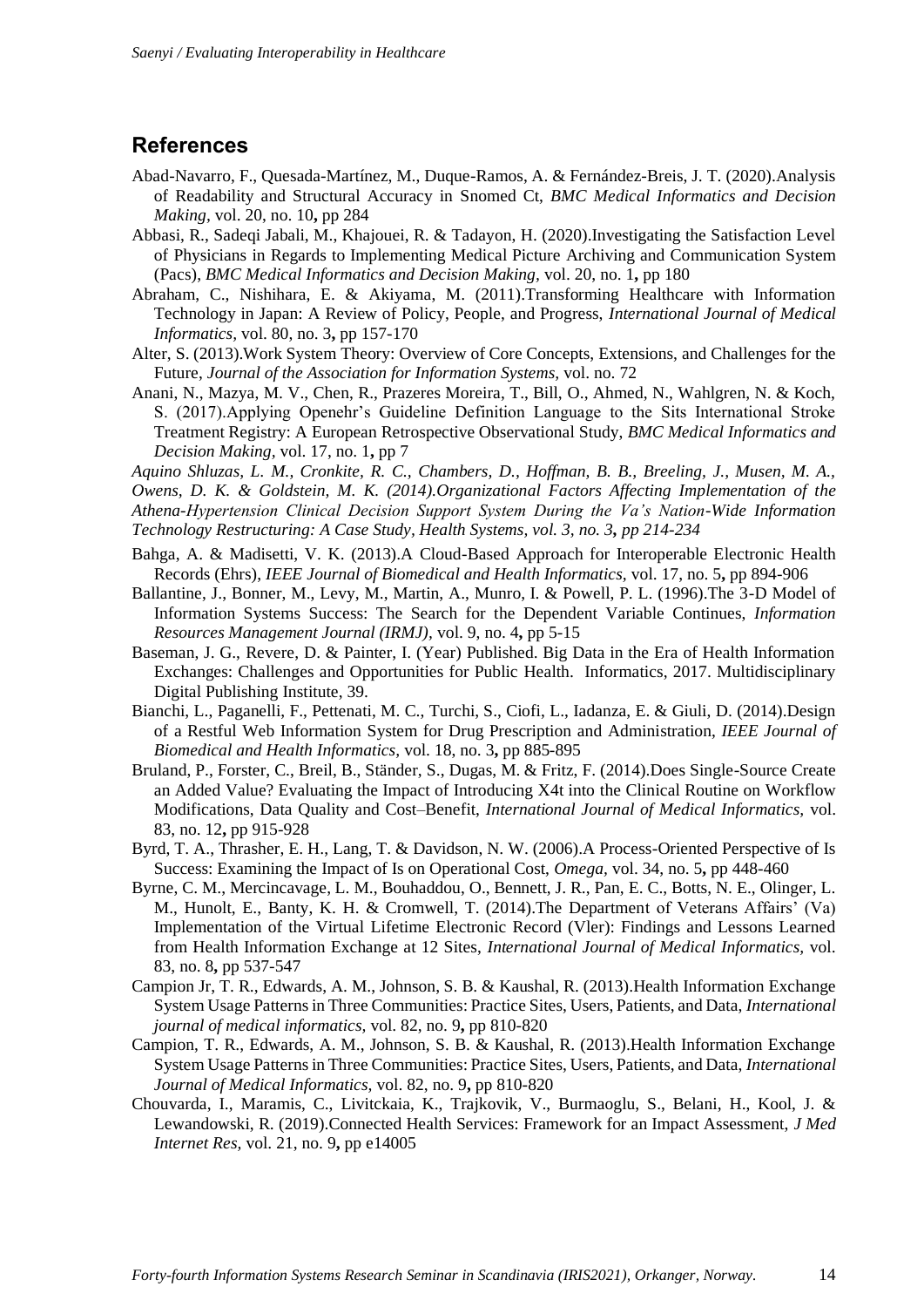- Clarke, A. & Steele, R. (2014).A Secure Query Assurance Approach for Distributed Health Records, *Health Systems,* vol. 3, no. 1**,** pp 60-73
- CompTIA (2004).European Interoperability Framework Ict Industry Recommendations (White Paper), vol. no.
- Daskalakis, S. & Mantas, J. (2008).Evaluating the Impact of a Service-Oriented Framework for Healthcare Interoperability, *Studies in health technology and informatics,* vol. 136, no. 285
- Davis, F. D. (1989).Perceived Usefulness, Perceived Ease of Use, and User Acceptance of Information Technology, *MIS quarterly,* vol. no. 319-340
- DeLone, W. H. & McLean, E. R. (1992).Information Systems Success: The Quest for the Dependent Variable, *Information systems research,* vol. 3, no. 1**,** pp 60-95
- Delone, W. H. & McLean, E. R. (2003).The Delone and Mclean Model of Information Systems Success: A Ten-Year Update, *Journal of management information systems,* vol. 19, no. 4**,** pp 9-30
- Delone, W. H. & Mclean, E. R. (2004).Measuring E-Commerce Success: Applying the Delone & Mclean Information Systems Success Model, *International Journal of electronic commerce,* vol. 9, no. 1**,** pp 31-47
- DeLone, W. H. & McLean, E. R. (2016).Information Systems Success Measurement, *Foundations and Trends® in Information Systems,* vol. 2, no. 1**,** pp 1-116
- Dixon, B. E., Grannis, S. J. & Revere, D. (2013).Measuring the Impact of a Health Information Exchange Intervention on Provider-Based Notifiable Disease Reporting Using Mixed Methods: A Study Protocol, *BMC Medical Informatics and Decision Making,* vol. 13, no. 1**,** pp 121
- Durneva, P., Cousins, K. & Chen, M. (2020).The Current State of Research, Challenges, and Future Research Directions of Blockchain Technology in Patient Care: Systematic Review, *J Med Internet Res,* vol. 22, no. 7**,** pp e18619
- Eason, K. & Waterson, P. (2013).The Implications of E-Health System Delivery Strategies for Integrated Healthcare: Lessons from England, *International Journal of Medical Informatics,* vol. 82, no. 5**,** pp e96-e106
- EHealthNetworkMWPsub-group. (2017). *Proposal-Ehealth-Network-Multiannual-Work-Programme-2018-2021* [Online]. Available online: https://ec.europa.eu/health/sites/health/files/ehealth/docs/ev\_20171128\_co01\_en.pdf [Visited 13/12 2020].
- eHealthStakeholderGroup. (2014). Ehealth Stakeholder Group Report Perspectives and Recommendations on Interoperability.
- Elo, S. & Kyngäs, H. (2008).The Qualitative Content Analysis Process, *Journal of advanced nursing,* vol. 62, no. 1**,** pp 107-115
- Esmaeilzadeh, P. & Sambasivan, M. (2017).Patients' Support for Health Information Exchange: A Literature Review and Classification of Key Factors, *BMC medical informatics and decision making,* vol. 17, no. 1**,** pp 1-21
- Fecher, K., McCarthy, L., Porreca, D. E. & Yaraghi, N. (2020).Assessing the Benefits of Integrating Health Information Exchange Services into the Medical Practices' Workflow, *Information Systems Frontiers,* vol. no. 1-7
- Feldman, S. S., Horan, T. A. & Drew, D. (2013).Understanding the Value Proposition of Health Information Exchange: The Case of Uncompensated Care Cost Recovery, *Health Systems,* vol. 2, no. 2**,** pp 134-146
- Finlay, P. N. (1993).Measures of Success for Lone‐User Management Support Systems, *Information Systems Journal,* vol. 3, no. 1**,** pp 47-67
- Gay, V. & Leijdekkers, P. (2015).Bringing Health and Fitness Data Together for Connected Health Care: Mobile Apps as Enablers of Interoperability, *J Med Internet Res,* vol. 17, no. 11**,** pp e260
- Gazzarata, R., Vergari, F., Cinotti, T. S. & Giacomini, M. (2014).A Standardized Soa for Clinical Data Interchange in a Cardiac Telemonitoring Environment, *IEEE Journal of Biomedical and Health Informatics,* vol. 18, no. 6**,** pp 1764-1774
- Gheorghiu, B. & Hagens, S. (2016).Measuring Interoperable Ehr Adoption and Maturity: A Canadian Example, *BMC Medical Informatics and Decision Making,* vol. 16, no. 1**,** pp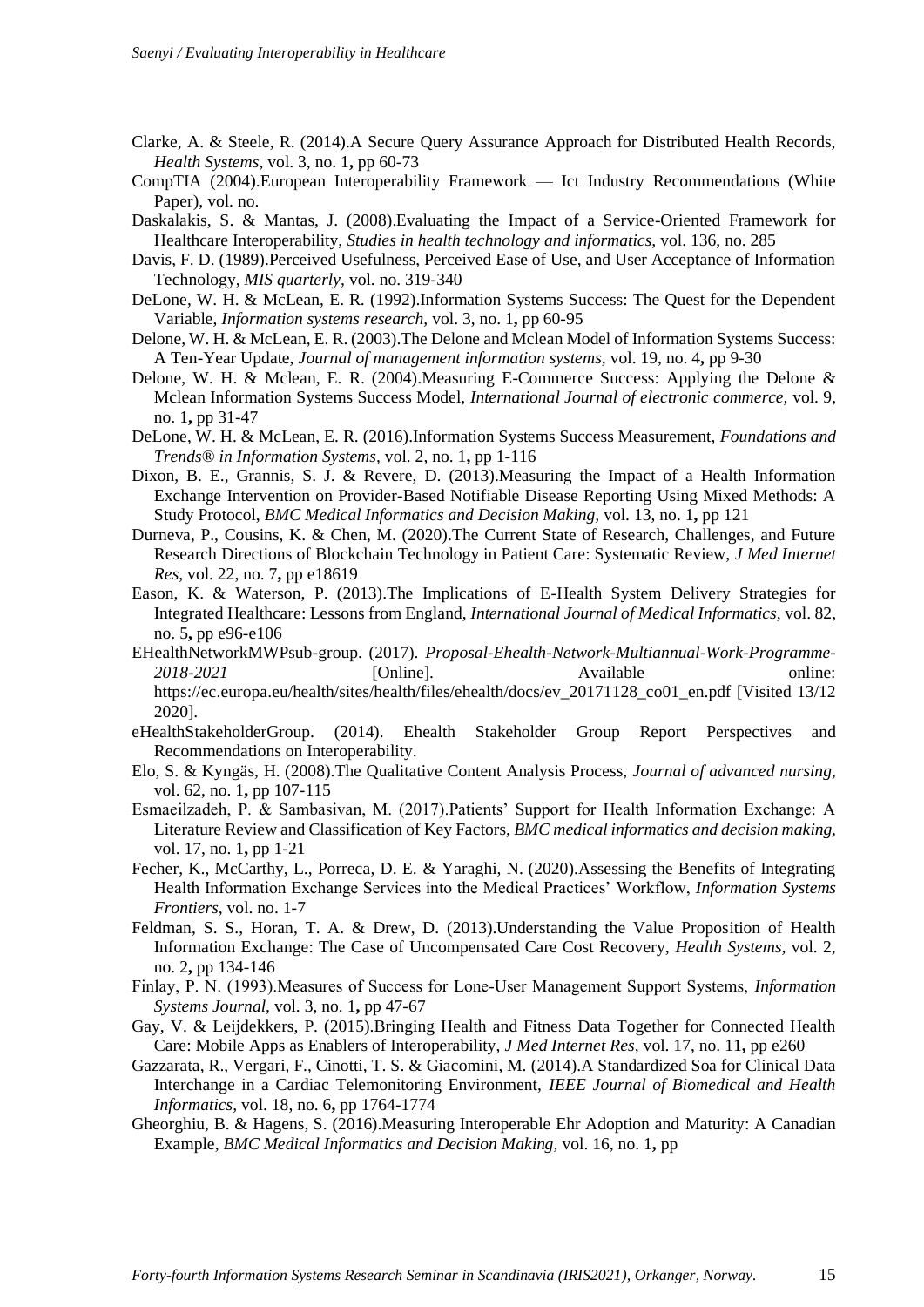- Grundstrom, C., Korhonen, O., Väyrynen, K. & Isomursu, M. (2020).Insurance Customers' Expectations for Sharing Health Data: Qualitative Survey Study, *JMIR Med Inform,* vol. 8, no. 3**,** pp e16102
- HIMSS. (2020). *Interoperability in Healthcare* [Online]. Available online: https://www.himss.org/resources/interoperability-healthcare [Visited 13/12 2020].
- Hoffman, R. A., Wu, H., Venugopalan, J., Braun, P. & Wang, M. D. (2018).Intelligent Mortality Reporting with Fhir, *IEEE Journal of Biomedical and Health Informatics,* vol. 22, no. 5**,** pp 1583- 1588
- Holmgren, A. J. & Ford, E. W. (2018).Assessing the Impact of Health System Organizational Structure on Hospital Electronic Data Sharing, *Journal of the American Medical Informatics Association,* vol. 25, no. 9**,** pp 1147-1152
- Honko, H., Andalibi, V., Aaltonen, T., Parak, J., Saaranen, M., Viik, J. & Korhonen, I. (2016).W2e-– Wellness Warehouse Engine for Semantic Interoperability of Consumer Health Data, *IEEE Journal of Biomedical and Health Informatics,* vol. 20, no. 6**,** pp 1632-1639
- Hsieh, H.-F. & Shannon, S. E. (2005).Three Approaches to Qualitative Content Analysis, *Qualitative health research,* vol. 15, no. 9**,** pp 1277-1288
- Huang, M., Han, H., Wang, H., Li, L., Zhang, Y. & Bhatti, U. A. (2018).A Clinical Decision Support Framework for Heterogeneous Data Sources, *IEEE Journal of Biomedical and Health Informatics,* vol. 22, no. 6**,** pp 1824-1833
- Hyppönen, H., Reponen, J., Lääveri, T. & Kaipio, J. (2014).User Experiences with Different Regional Health Information Exchange Systems in Finland, *International Journal of Medical Informatics,* vol. 83, no. 1**,** pp 1-18
- Ilie, V., Van Slyke, C., Parikh, M. A. & Courtney, J. F. (2009).Paper Versus Electronic Medical Records: The Effects of Access on Physicians' Decisions to Use Complex Information Technologies, *Decision Sciences,* vol. 40, no. 2**,** pp 213-241
- Kash, B. A., Baek, J., Davis, E., Champagne-Langabeer, T. & Langabeer, J. R. (2017).Review of Successful Hospital Readmission Reduction Strategies and the Role of Health Information Exchange, *International Journal of Medical Informatics,* vol. 104, no. 97-104
- Khennou, F., Khamlichi, Y. I. & Chaoui, N. E. H. (Year) Published. Evaluating Electronic Health Records Interoperability. International Conference on Information and Software Technologies, 2017. Springer, 106-118.
- Kim, Y. J., Garrity, E. J. & Sanders, G. L. (2002).Success Measures of Information Systems, *Encyclopedia of information systems,* vol. 4, no. 299-313
- Kisekka, V. & Giboney, J. S. (2018).The Effectiveness of Health Care Information Technologies: Evaluation of Trust, Security Beliefs, and Privacy as Determinants of Health Care Outcomes, *J Med Internet Res,* vol. 20, no. 4**,** pp e107
- Laleci, G. B., Yuksel, M. & Dogac, A. (2013).Providing Semantic Interoperability between Clinical Care and Clinical Research Domains, *IEEE Journal of Biomedical and Health Informatics,* vol. 17, no. 2**,** pp 356-369
- Lapsia, V., Lamb, K. & Yasnoff, W. A. (2012).Where Should Electronic Records for Patients Be Stored?, *International Journal of Medical Informatics,* vol. 81, no. 12**,** pp 821-827
- Lasierra, N., Á, A. & García, J. (2014).Designing an Architecture for Monitoring Patients at Home: Ontologies and Web Services for Clinical and Technical Management Integration, *IEEE Journal of Biomedical and Health Informatics,* vol. 18, no. 3**,** pp 896-906
- Lövström, R. (2019). *State of Interoperability-Sweden* [Online]. Available online: https://fmbilder.svenskamassan.se/media/container/1621\_Tis\_A1.\_13.30\_Rikard%20Lövström.pdf [Visited 13/12 2020].
- Macis, S., Loi, D., Ulgheri, A., Pani, D., Solinas, G., Manna, S. L., Cestone, V., Guerri, D. & Raffo, L. (2020).Design and Usability Assessment of a Multi-Device Soa-Based Telecare Framework for the Elderly, *IEEE Journal of Biomedical and Health Informatics,* vol. 24, no. 1**,** pp 268-279
- newEIF. (2017). *Promoting Seamless Services and Data Flows for European Public Administrations*  [Online]. Available online: https://ec.europa.eu/isa2/sites/isa/files/eif\_brochure\_final.pdf.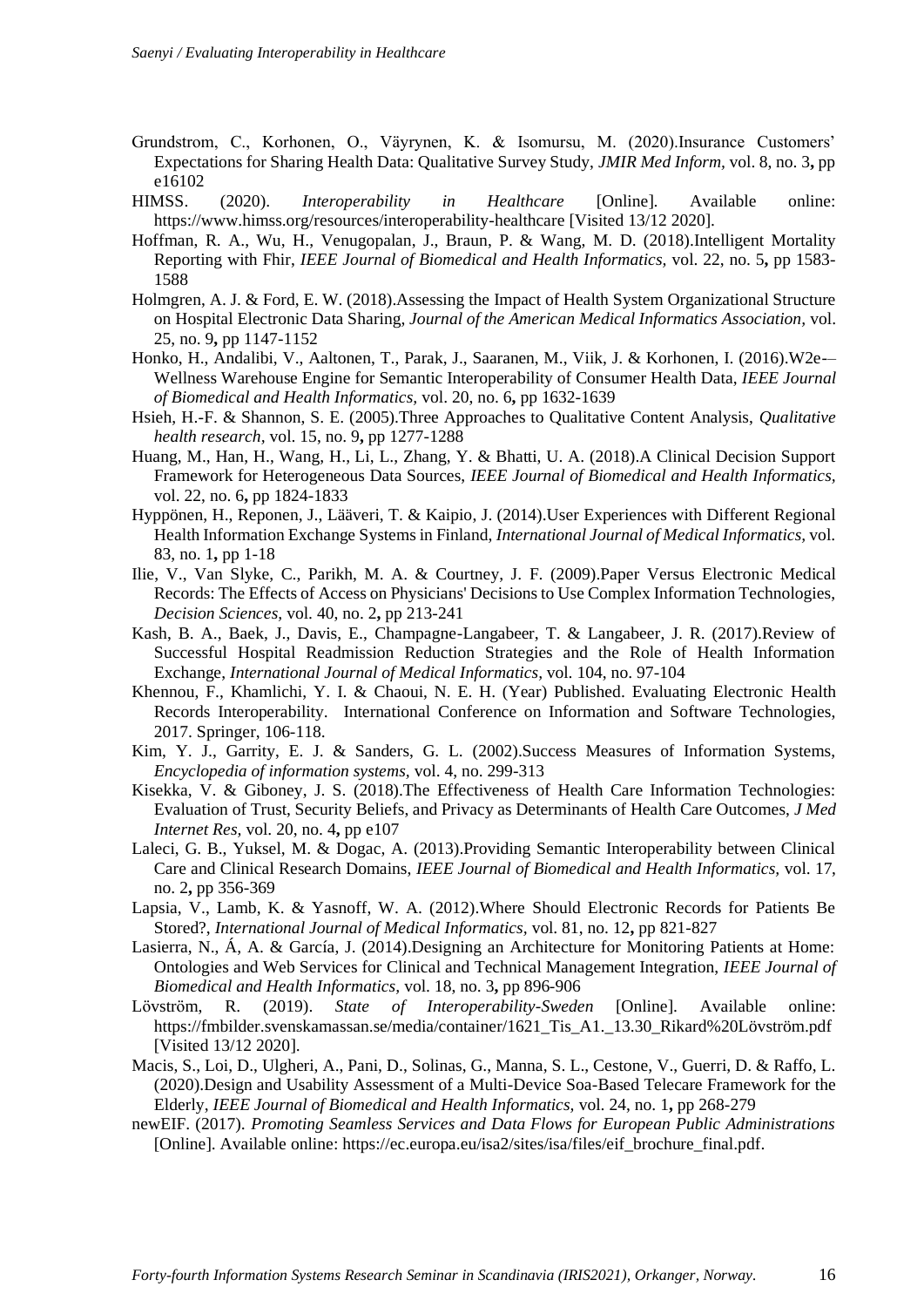- O'leary, P., Carroll, N., Clarke, P. & Richardson, I. (Year) Published. Untangling the Complexity of Connected Health Evaluations. 2015 International Conference on Healthcare Informatics, 2015. IEEE, 272-281.
- Pellison, F. C., Rijo, R. P. C. L., Lima, V. C., Crepaldi, N. Y., Bernardi, F. A., Galliez, R. M., Kritski, A., Abhishek, K. & Alves, D. (2020).Data Integration in the Brazilian Public Health System for Tuberculosis: Use of the Semantic Web to Establish Interoperability, *JMIR Med Inform,* vol. 8, no. 7**,** pp e17176
- Peterson, K. J., Jiang, G. & Liu, H. (2020).A Corpus-Driven Standardization Framework for Encoding Clinical Problems with Hl7 Fhir, *Journal of Biomedical Informatics,* vol. 110, no. 103541
- Pfaff, E. R., Champion, J., Bradford, R. L., Clark, M., Xu, H., Fecho, K., Krishnamurthy, A., Cox, S., Chute, C. G., Overby Taylor, C. & Ahalt, S. (2019).Fast Healthcare Interoperability Resources (Fhir) as a Meta Model to Integrate Common Data Models: Development of a Tool and Quantitative Validation Study, *JMIR Med Inform,* vol. 7, no. 4**,** pp e15199
- Piera-Jiménez, J., Daugbjerg, S., Stafylas, P., Meyer, I., Müller, S., Lewis, L., da Col, P., Folkvord, F. & Lupiáñez-Villanueva, F. (2020).Beyondsilos, a Telehealth-Enhanced Integrated Care Model in the Domiciliary Setting for Older Patients: Observational Prospective Cohort Study for Effectiveness and Cost-Effectiveness Assessments, *JMIR Med Inform,* vol. 8, no. 10**,** pp e20938
- Pita, R., Pinto, C., Sena, S., Fiaccone, R., Amorim, L., Reis, S., Barreto, M. L., Denaxas, S. & Barreto, M. E. (2018).On the Accuracy and Scalability of Probabilistic Data Linkage over the Brazilian 114 Million Cohort, *IEEE Journal of Biomedical and Health Informatics,* vol. 22, no. 2**,** pp 346-353
- Qiao, R., Luo, X. Y., Zhu, S. F., Liu, A. D., Yan, X. Q. & Wang, Q. X. (2020).Dynamic Autonomous Cross Consortium Chain Mechanism in E-Healthcare, *IEEE Journal of Biomedical and Health Informatics,* vol. 24, no. 8**,** pp 2157-2168
- Ranchal, R., Bastide, P., Wang, X., Gkoulalas-Divanis, A., Mehra, M., Bakthavachalam, S., Lei, H. & Mohindra, A. (2020).Disrupting Healthcare Silos: Addressing Data Volume, Velocity and Variety with a Cloud-Native Healthcare Data Ingestion Service, *IEEE Journal of Biomedical and Health Informatics,* vol. 24, no. 11**,** pp 3182-3188
- Ribeiro, L. S., Viana-Ferreira, C., Oliveira, J. L. & Costa, C. (2014).Xds-I Outsourcing Proxy: Ensuring Confidentiality While Preserving Interoperability, *IEEE Journal of Biomedical and Health Informatics,* vol. 18, no. 4**,** pp 1404-1412
- Rigby, M., Talmon, J., Ammenwerth, E., Brender, J., de Keizer, N. & Nykanen, P. (Year) Published. Planning to Test Success-Employing the Guidelines for Good Evaluation Practice in Health Informatics (Gep-Hi). IADIS International Conference e-Health, 2009.
- Roehrs, A., Costa, C. A. d., Righi, R. d. R., Rigo, S. J. & Wichman, M. H. (2019).Toward a Model for Personal Health Record Interoperability, *IEEE Journal of Biomedical and Health Informatics,* vol. 23, no. 2**,** pp 867-873
- Salleh, M. I. M., Abdullah, R. & Zakaria, N. (2021).Evaluating the Effects of Electronic Health Records System Adoption on the Performance of Malaysian Health Care Providers, *BMC Medical Informatics and Decision Making,* vol. 21, no. 1**,** pp 75
- Savage, M. & Savage, L. C. (2020).Doctors Routinely Share Health Data Electronically under Hipaa, and Sharing with Patients and Patients' Third-Party Health Apps Is Consistent: Interoperability and Privacy Analysis, *J Med Internet Res,* vol. 22, no. 9**,** pp e19818
- Schiza, E. C., Kyprianou, T. C., Petkov, N. & Schizas, C. N. (2019).Proposal for an Ehealth Based Ecosystem Serving National Healthcare, *IEEE Journal of Biomedical and Health Informatics,* vol. 23, no. 3**,** pp 1346-1357
- Seddon, P. B. (1997).A Respecification and Extension of the Delone and Mclean Model of Is Success, *Information systems research,* vol. 8, no. 3**,** pp 240-253
- Seddon, P. B., Staples, S., Patnayakuni, R. & Bowtell, M. (1999).Dimensions of Information Systems Success, *Communications of the Association for Information Systems,* vol. 2, no. 1**,** pp 20
- Shachak, A., Montgomery, C., Dow, R., Barnsley, J., Tu, K., Jadad, A. R. & Lemieux-Charles, L. (2013).End-User Support for Primary Care Electronic Medical Records: A Qualitative Case Study of Users' Needs, Expectations, and Realities, *Health Systems,* vol. 2, no. 3**,** pp 198-212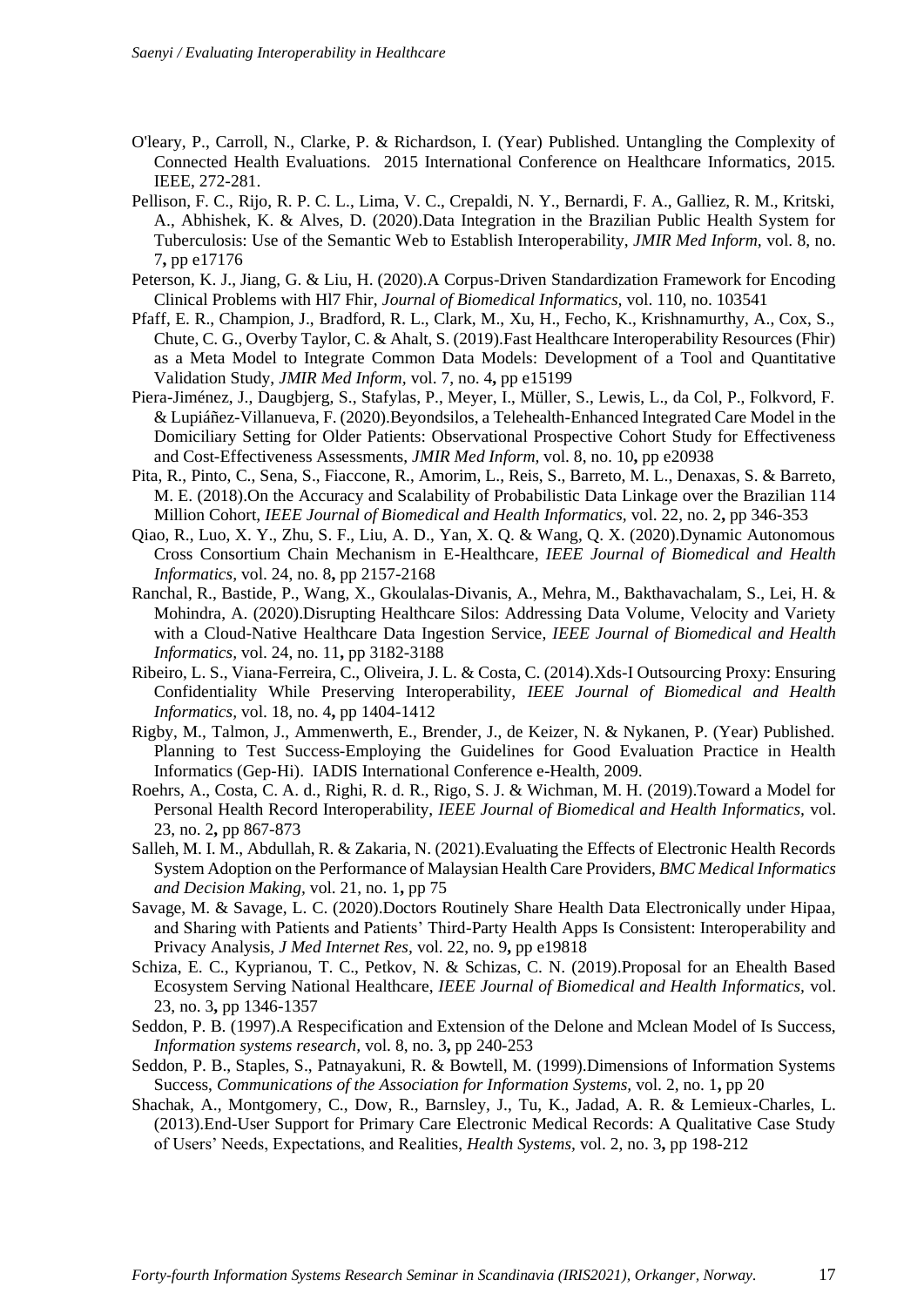- Shrivastava, U., Song, J., Han, B. T. & Dietzman, D. (2021).Do Data Security Measures, Privacy Regulations, and Communication Standards Impact the Interoperability of Patient Health Information? A Cross-Country Investigation, *International Journal of Medical Informatics,* vol. 148, no. 104401
- Sicotte, C. & Paré, G. (2010).Success in Health Information Exchange Projects: Solving the Implementation Puzzle, *Social science & medicine,* vol. 70, no. 8**,** pp 1159-1165
- Sieverink, F., Kelders, S., Braakman-Jansen, A. & van Gemert-Pijnen, J. (2019).Evaluating the Implementation of a Personal Health Record for Chronic Primary and Secondary Care: A Mixed Methods Approach, *BMC Medical Informatics and Decision Making,* vol. 19, no. 1**,** pp 241
- Sittig, D. F., Shiffman, R. N., Leonard, K., Friedman, C., Rudolph, B., Hripcsak, G., Adams, L. L., Kleinman, L. C. & Kaushal, R. (2005).A Draft Framework for Measuring Progress Towards the Development of a National Health Information Infrastructure, *BMC Medical Informatics and Decision Making,* vol. 5, no. 1**,** pp 14
- Somolinos, R., Muñoz, A., Hernando, M. E., Pascual, M., Cáceres, J., Sánchez-de-Madariaga, R., Fragua, J. A., Serrano, P. & Salvador, C. H. (2015).Service for the Pseudonymization of Electronic Healthcare Records Based on Iso/En 13606 for the Secondary Use of Information, *IEEE Journal of Biomedical and Health Informatics,* vol. 19, no. 6**,** pp 1937-1944
- Staes, C. J., Xu, W., LeFevre, S. D., Price, R. C., Narus, S. P., Gundlapalli, A., Rolfs, R., Nangle, B., Samore, M. & Facelli, J. C. (2009).A Case for Using Grid Architecture for State Public Health Informatics: The Utah Perspective, *BMC Medical Informatics and Decision Making,* vol. 9, no. 1**,** pp 32
- Strauss, A. T., Martinez, D. A., Garcia-Arce, A., Taylor, S., Mateja, C., Fabri, P. J. & Zayas-Castro, J. L. (2015).A User Needs Assessment to Inform Health Information Exchange Design and Implementation, *BMC Medical Informatics and Decision Making,* vol. 15, no. 1**,** pp 81
- Teixeira, L., Santos, B. S., Saavedra, V. & Ferreira, C. (Year) Published. Evaluation Methods to Support Health Information Systems Development: A Framework Supported in Literature and Practical Experience. International Conference on Digital Human Modeling and Applications in Health, Safety, Ergonomics and Risk Management, 2017. Springer, 79-90.
- Templier, M. & Paré, G. (2015).A Framework for Guiding and Evaluating Literature Reviews, *Communications of the Association for Information Systems,* vol. 37, no. 1**,** pp 6
- Tharmalingam, S., Hagens, S. & Zelmer, J. (2016).The Value of Connected Health Information: Perceptions of Electronic Health Record Users in Canada, *BMC Medical Informatics and Decision Making,* vol. 16, no. 1**,** pp 93
- Urbach, N., Smolnik, S. & Riempp, G. (2009).The State of Research on Information Systems Success, *Business & Information Systems Engineering,* vol. 1, no. 4**,** pp 315-325
- Van der Loo, R., Van Gennip, E., Bakker, A., Hasman, A. & Rutten, F. (1995).Evaluation of Automated Information Systems in Health Care: An Approach to Classifying Evaluative Studies, *Computer methods and programs in biomedicine,* vol. 48, no. 1-2**,** pp 45-52
- Van Der Meijden, M. J., Tange, H. J., Troost, J. & Hasman, A. (2003).Determinants of Success of Inpatient Clinical Information Systems: A Literature Review, *J Am Med Inform Assoc,* vol. 10, no. 3**,** pp 235-43
- van Velsen, L., Hermens, H. & d'Hollosy, W. O.-N. (Year) Published. A Maturity Model for Interoperability in Ehealth. 2016 IEEE 18th International Conference on e-Health Networking, Applications and Services (Healthcom), 2016. IEEE, 1-6.
- Vanneste, D., Vermeulen, B. & Declercq, A. (2013).Healthcare Professionals' Acceptance of Belrai, a Web-Based System Enabling Person-Centred Recording and Data Sharing across Care Settings with Interrai Instruments: A Utaut Analysis, *BMC Medical Informatics and Decision Making,* vol. 13, no. 1**,** pp 129
- Verner, J., Cox, K. & Bleistein, S. J. (Year) Published. Predicting Good Requirements for in-House Development Projects. Proceedings of the 2006 ACM/IEEE international symposium on Empirical software engineering, 2006. 154-163.
- Walker, J., Pan, E., Johnston, D., Adler-Milstein, J., Bates, D. W. & Middleton, B. (2005).The Value of Health Care Information Exchange and Interoperability: There Is a Business Case to Be Made for